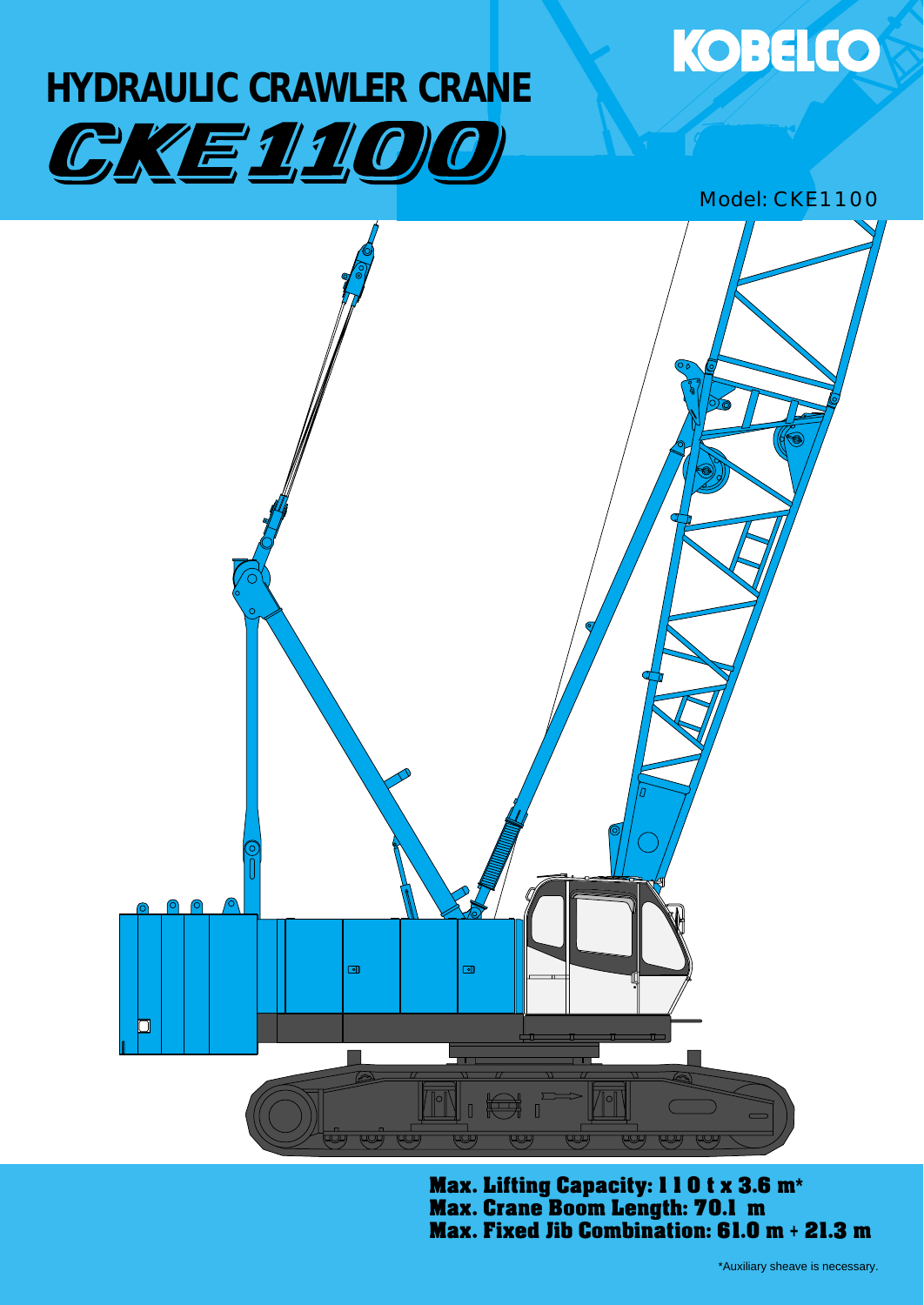# **CONFIGURATION**

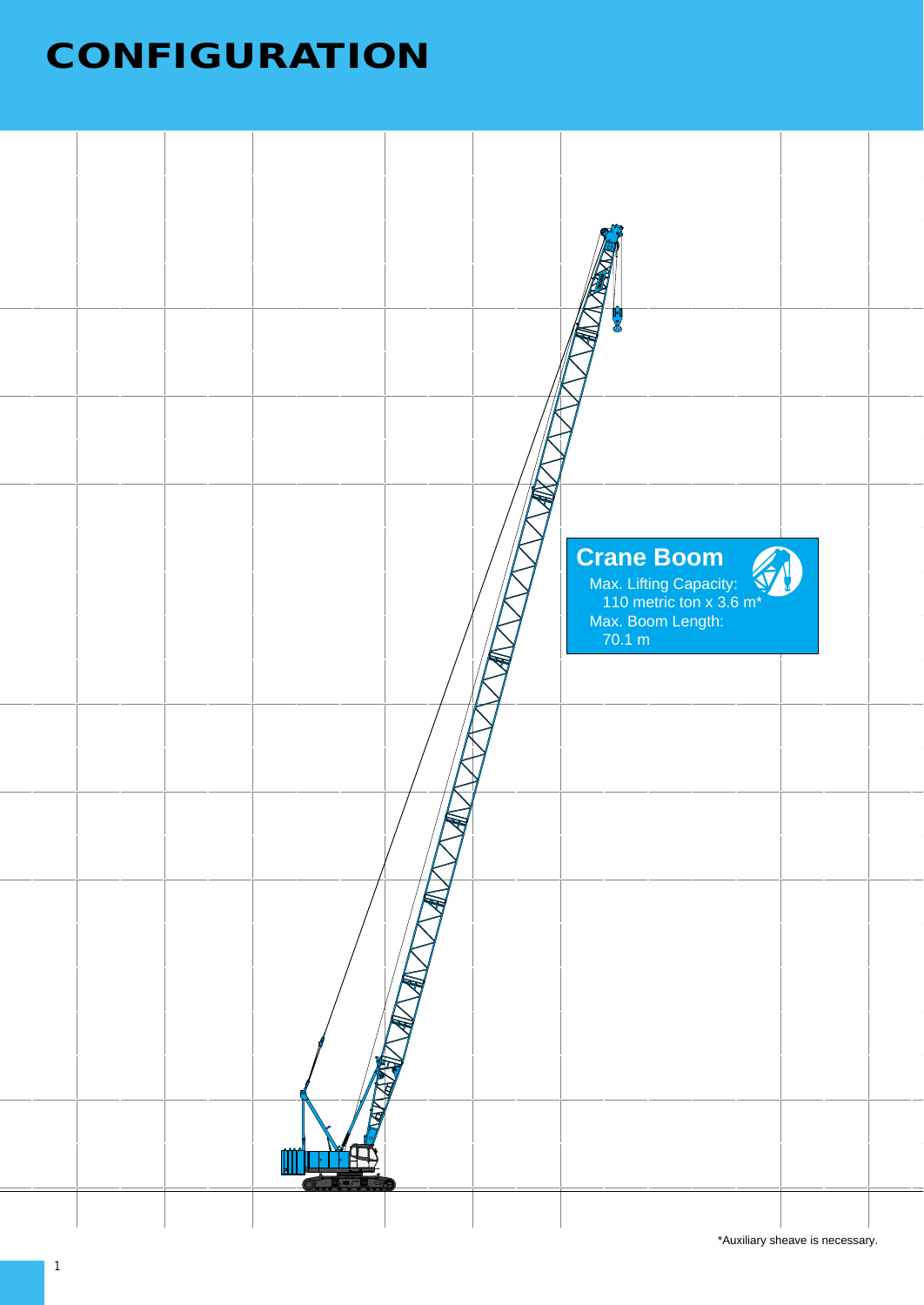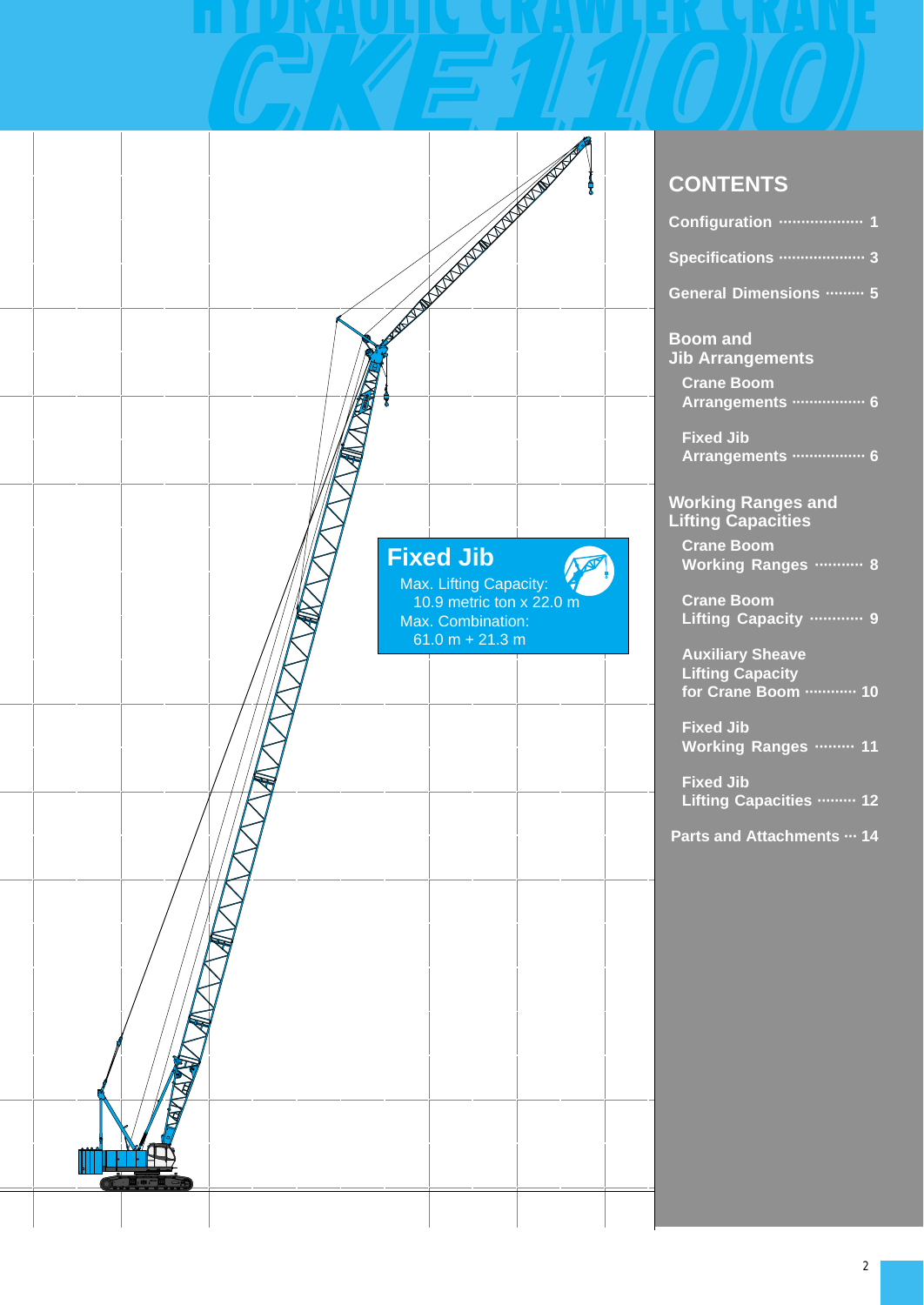# **SPECIFICATIONS**



## **Power Plant**

**Model:** Hino diesel engine P11C-UN **Type:** Water-cooled, direct fuel injection, with turbocharger Complies with NRMM (Europe) Stage IIIA and US EPA Tier III. **Displacement:** 10.520 liters **Rated Power:** 247kW/2,000 min<sup>-1</sup> {rpm} (ISO)

**Max. torque:** 1,300 N•m/1,500 min-1

**Cooling system:** Liquid, re-circulating bypass **Starter:** 24 V/6.0 kW

**Radiator:** Corrugated type core, thermostatically controlled **Air cleaner:** Dry type with replaceable paper element

**Throttle:** Electric throttle control, twist grip type

**Fuel filter:** Replaceable paper element

**Batteries:** Two 12 volt, 170 Ah/20 HR capacity batteries, series connected

**Fuel tank capacity:** 400 liters

### **Hydraulic System**

Four variable displacement piston pumps are driven by heavyduty pump drive. Two of variable displacement pumps are used in the main hook hoist circuit, auxiliary hook hoist circuit, and each propel circuit. One of the other two pumps is used in the boom hoist circuit and third hoist circuit. The other is used in the swing circuit.

**Control:** Full-flow hydraulic control system for infinitely variable pressure to front and rear drums, boom hoist brakes and clutches. Controls respond instantly to the touch, delivering smooth function operation.

**Cooling:** Oil-to-air heat exchanger (plate-fin type)

**Filtration:** Full-flow and bypass type with replaceable element **Electrical system:** All wiring corded for easy servicing, individual fused branch circuits.

#### **Max. relief valve pressure:**

**Load hoist, boom hoist and propel system:** 

31.9 MPa {325 kgf/cm<sup>2</sup>} **Swing system:** 27.5 MPa {280 kgf/cm<sup>2</sup>}

**Control system:** 7.0 MPa {71 kgf/cm2 } **Reservoir capacity:** 535 liters



### **Boom Hoisting System**

Powered by a hydraulic motor through a planetary reducer. **Brake:** A spring-set, hydraulically released multiple-disc brake is mounted on the boom hoist motor and operated through a counter-balance valve.

**Drum lock:** External ratchet for locking drum. **Drum:** Single drum, grooved for 20 mm dia. wire rope. **Line speed:** Single line on first drum layer **Hoisting/Lowering:** 48 to 2 m/min

**Diameter of wire ropes**

**Boom guy line:** 34 mm

**Boom hoist reeving:** 10 parts of 20 mm dia.high strength wire rope

**Boom backstops:** Telescopic type with spring bumper. Required for all boom lengths



#### **Load Hoist System**

Front and rear drums for load hoist powered by a hydraulic variable plunger motors, driven through planetary reducers. **Negative Brake:** A spring-set, hydraulically released multipledisc brake is mounted on the hoist motor and operated through a counter-balance valve. (Positive free fall brake is optional item.)

**Drum lock:** External ratchet for locking drum.

## **Drums:**

### **Front drum:**

614 mm P.C.D. x 617 mm Lg. wide drum, grooved for 26 mm wire rope. Rope capacity is 265 m working length and 300 m storage length.

#### **Rear drum:**

614 mm P.C.D. x 617 mm Lg. wide drum, grooved for 26 mm wire rope. Rope capacity is 235 m working length and 300 m storage length.

Note: Rope lengths listed above denote drum capacity and may differ from actual rope lengths supplied when machinery is shipped.

**Line speed:** Single line on the first drum layer **Hoisting/Lowering:** 120 to 3 m/min

### **Line Pull (Single-line):**

**Rated line pull:** 108 kN {11.0 tf}



### **Swing System**

Swing unit is powered by hydraulic motor driving spur gear through planetary reducer, the swing system provides 360° rotation.

**Swing parking brakes:** A spring-set, hydraulically released multiple-disc brake is mounted on swing motor.

**Swing circle:** Single-row ball bearing with an integral internally cut swing gear.

**Swing lock:** Manually, four position lock for transportation **Swing speed:** 3.2 min<sup>-1</sup> {rpm}



#### **Upper Structure**

Torsion-free precision machined upper frame. All components are located clearly and service friendly. Engine with low noise level. Complies with EC Directive 2000/14/EC.

**Counterweight:** 34.0 ton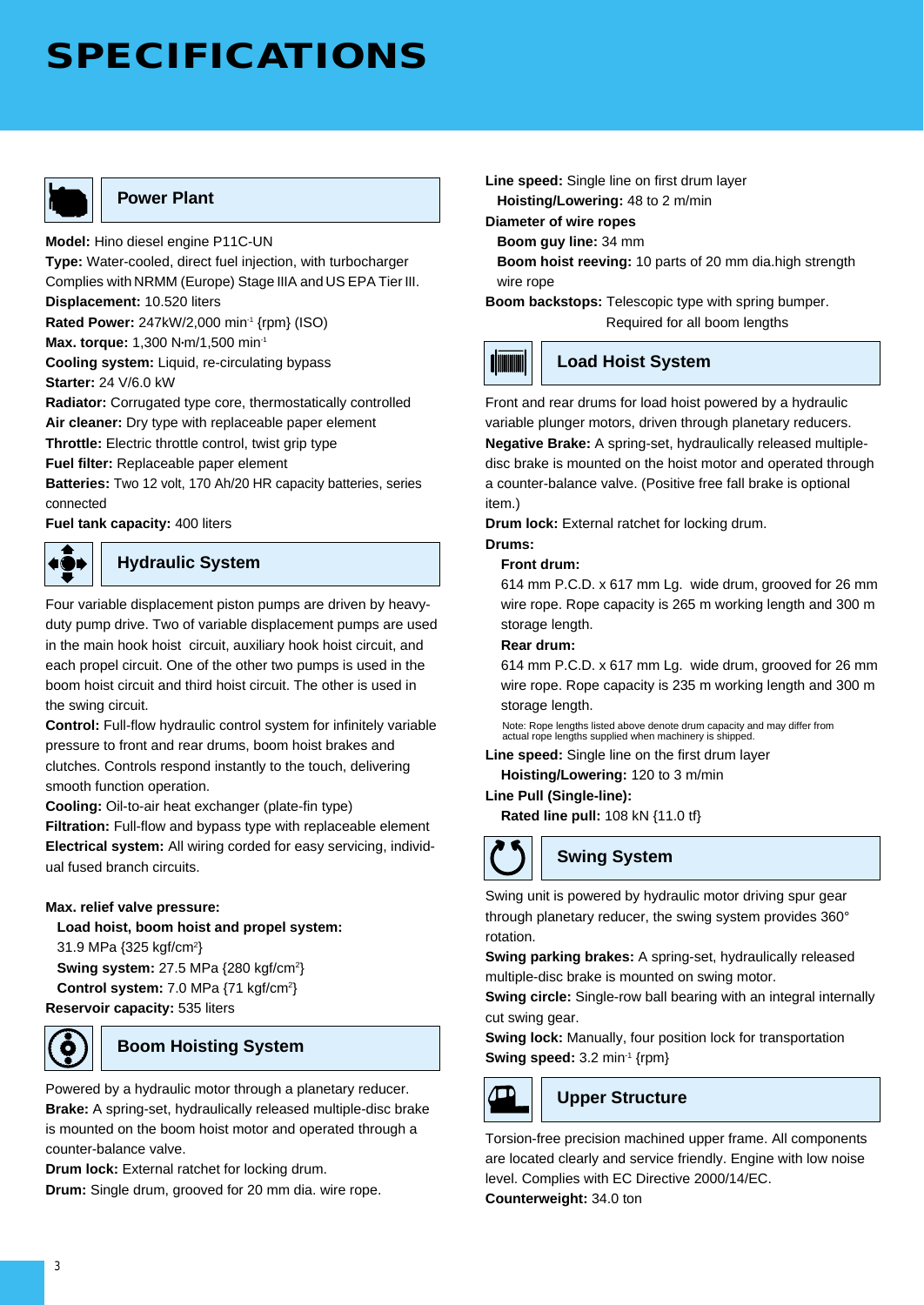

### **Cab & Control**

Totally enclosed, full vision cab with safety glass, fully adjustable, high backed seat with a head-rest and armrests, and intermittent wiper and window washer (skylight and front window).

#### **Cab fittings:**

Air conditioner, convenient compartment (for tool), cup holder, ashtray, cigarette lighter, sun visor, roof blind, tinted glass, floor mat, foot-rest, shoe tray

#### **Controls:**

Four adjustable levers for front drum, rear drum, boom drum and swing controls, and boom hoist pedal.



#### **Lower Structure**

Steel-welded carbody with axles. Crawler assemblies are designed with quick disconnect feature for individual removal as a unit from axles. Also crawler assemblies can be hydraulically extended for wide-track operation or retracted for transportation. Crawler belt tension is maintained by hydraulic jack force on the track-adjusting bearing block.

**Crawler drive:** Independent hydraulic propel drive is built into each crawler side frame. Each drive consists of a hydraulic motor propelling a driving tumbler through a planetary gear box. Hydraulic motor and gear box are built into the crawler side frame within the shoe width.

**Crawler brakes:** Spring-set, hydraulically released parking brakes are built into each propel drive.

**Steering mechanism:** A hydraulic propel system provides both skid steering (driving one track only) and counter-rotating steering (driving each track in opposite directions).

**Track rollers:** Sealed track rollers for maintenance-free operation.

| <b>Main Specifications (Model: CKE1100)</b> |                                                                     |  |  |  |  |
|---------------------------------------------|---------------------------------------------------------------------|--|--|--|--|
| <b>Crane Boom</b>                           |                                                                     |  |  |  |  |
| Max. Lifting Capacity                       | 110 t/3.6 m***                                                      |  |  |  |  |
| Max. Length                                 | 70.1 m                                                              |  |  |  |  |
| <b>Fixed Jib</b>                            |                                                                     |  |  |  |  |
| Max. Lifting Capacity                       | 10.9 t/22.0 m                                                       |  |  |  |  |
| Max. Combination                            | $61.0 m + 21.3 m$                                                   |  |  |  |  |
| Main & Aux. Winch                           |                                                                     |  |  |  |  |
| Max. Line Speed                             | 120 m/min (1st layer)                                               |  |  |  |  |
| Rated Line Pull (Single Line)               | 108 kN {11.0 tf}                                                    |  |  |  |  |
| Wire Rope Diameter                          | 26 mm                                                               |  |  |  |  |
| Wire Rope Length                            | 265 m (Main) 235 m (Aux.)                                           |  |  |  |  |
| Brake Type                                  | Spring set hydraulically released<br>multiple disc brake (Negative) |  |  |  |  |
| Free-Fall Brake Type                        | Wet-type multiple disc brake (Optional)                             |  |  |  |  |
| <b>Working Speed</b>                        |                                                                     |  |  |  |  |
| Swing Speed                                 | $3.2 \text{ min}^{\text{-}} \{\text{rpm}\}$                         |  |  |  |  |
| <b>Travel Speed</b>                         | 1.4/1.0 km/h                                                        |  |  |  |  |

#### **Shoes (flat):** 63 shoes, 900 mm wide each crawler **Max. Travel speed:** 1.4/1.0 km/h **Max. gradeability:** 30%



# **Weight**

Including upper and lower machine, 34.0 ton counterweight, basic boom, hook, and other accessories.

| Specification | Weight        |  |  |  |  |
|---------------|---------------|--|--|--|--|
| Crane boom    | Approx, 99 to |  |  |  |  |

**Attachment**

**Ground pressure** 

**Crane boom** Approx. 99 ton, 92.9 kPa {0.95 kgf/cm<sup>2</sup>}





### **Boom and Jib:**

Welded lattice construction using tubular, high-tensile steel chords with pin connections between sections.

Boom and Jib Length

|            | Min. Length        | Max. Length        |  |  |
|------------|--------------------|--------------------|--|--|
|            | (Min. Combination) | (Max. Combination) |  |  |
| Crane Boom | 15.2 m             | 70.1 m             |  |  |
| Fixed Jib  | $27.4 m + 9.1 m$   | $61.0 m + 21.3 m$  |  |  |

| <b>Power Plant</b>                                           |                                      |  |  |
|--------------------------------------------------------------|--------------------------------------|--|--|
| Model                                                        | Hino P11C-UN                         |  |  |
| <b>Engine Output</b>                                         | 247 kW/2,000 min <sup>-1</sup> {rpm} |  |  |
| <b>Fuel Tank Capacity</b>                                    | 400 liters                           |  |  |
| <b>Hydraulic System</b>                                      |                                      |  |  |
| Main Pumps                                                   | 4 variable displacement              |  |  |
| Max. Pressure                                                | 31.9 MPa {325 kgf/cm <sup>2</sup> }  |  |  |
| <b>Hydraulic Tank Capacity</b>                               | 535 liters                           |  |  |
| <b>Self-Removal Device</b><br>Standard counterweight removal |                                      |  |  |
| Weight                                                       |                                      |  |  |
| Operating Weight*                                            | Approx. 99 t                         |  |  |
| Ground Pressure*                                             | 92.9 kPa {0.95 kgf/cm <sup>2</sup> } |  |  |
| Counterweight                                                | 34.0t                                |  |  |
| Transport Weight**                                           | Approx. 40.7 t                       |  |  |

ling upper and lower machine, 34.0 ton counterweight, basic boom, hook, and other accessories.

\*\* Base machine with gantry, boom base, carbody, wire ropes, lower spreader and upper spreader (Refer to P14)

Units are SI units. { } indicates conventional units.

\*\*\* Auxiliary sheave is necessary.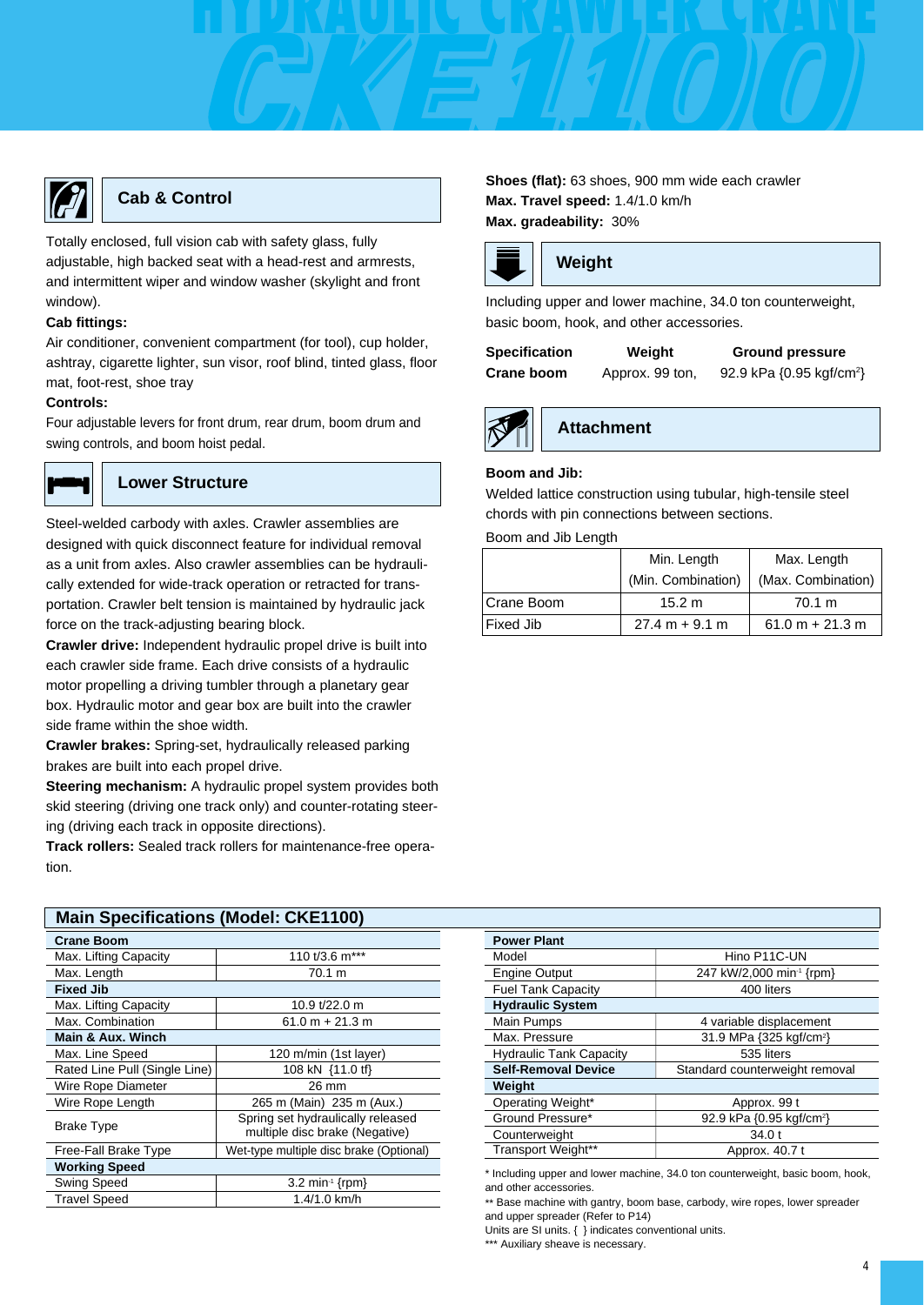# **GENERAL DIMENSIONS**

# **Crane Boom**

(Unit: mm )



# **Limit of Hook Lifting**

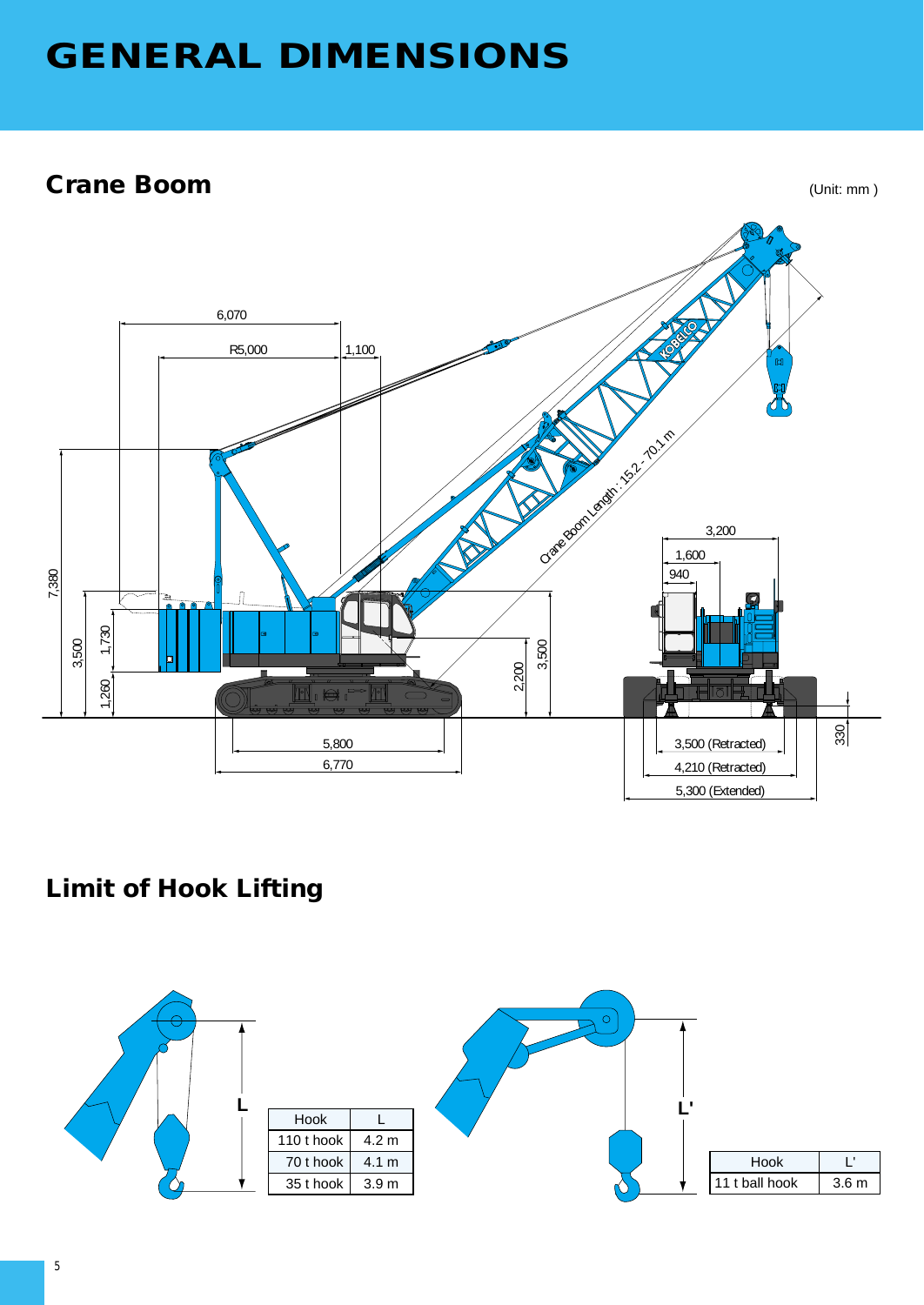# **BOOM AND JIB ARRANGEMENTS**

# **Crane Boom Arrangements**

| <b>Boom</b><br>length m (ft) | <b>Boom arrangement</b>                                                                                               |
|------------------------------|-----------------------------------------------------------------------------------------------------------------------|
| 15.2 (50)                    | $\leftarrow$ BT                                                                                                       |
| 18.2 (60)                    | B10                                                                                                                   |
| 21.3 (70)                    | B1010T<br>$\overline{\mathsf{B}}$ 20 $\overline{\mathsf{I}}$                                                          |
| 24.4 (80)                    | $B$ 10 20 $T \rightarrow$                                                                                             |
| 27.4 (90)                    | $B$ 10 10 20 T<br>B 20 20 T<br>₫Ĺ<br>40A<br>$\overline{\mathbb{D}}$                                                   |
| 30.5 (100)                   | $B$ 10 20 20 $T \rightarrow$<br>$\frac{1}{\sqrt{10}}$ $\frac{40A}{\sqrt{10}}$                                         |
| 33.5 (110)                   | $B[10]10$ 20 20 T<br>$\overline{B}$ 10 10 40A $\overline{L}$<br><b>B</b> 20<br>40A<br>$\Box$                          |
| 36.6 (120)                   | 40A<br>B 10 20<br>$\Box$                                                                                              |
| 39.6 (130)                   | B 10 10<br>40A<br>20<br>╥<br>20<br>40A<br><b>B</b> 20<br>┲<br>40A<br>$\overline{B}$<br>40<br>π                        |
| 42.7 (140)                   | 40A<br>$\overline{20}$<br>B 10 20<br>$\Box$<br>40A<br>$B$ 10<br>40<br>$\overline{ }$<br>$\overline{\phantom{0}}$      |
| 45.7 (150)                   | $\sim$ B 10 10  20   20  <br>40A<br>$\overline{\mathbb{L}}$<br>40A<br>B 10 10<br>40<br>π<br>$-40$<br>40A<br>B 20<br>т |

| <b>Boom</b><br>length m (ft) | <b>Boom arrangement</b>                                                                                                                             |
|------------------------------|-----------------------------------------------------------------------------------------------------------------------------------------------------|
| 48.8 (160)                   | $B$ 10<br>$\overline{20}$<br>40A<br>40<br>⊤⊐                                                                                                        |
| 51.8 (170)                   | B 10 10<br>$\overline{20}$<br>40A<br>40<br>Γ⇒<br>$\subset$<br>20<br>40A<br>$B$ 20<br>40<br>π<br>40<br>40A<br>$\overline{B}$<br>40<br>ΙT             |
| 54.9 (180)                   | 20<br>40<br>40A<br><b>B</b> 10<br>20<br>40A<br><b>B</b> 10<br>40<br>40                                                                              |
| 57.9 (190)                   | 40A<br>40<br>B 10 10<br>$\overline{20}$<br>$\overline{20}$<br><b>آ</b><br>40A<br>B 10 10<br>40<br>40<br>┳<br>40A<br>$B$ 20<br>40<br>40<br>$\subset$ |
| 61.0 (200)                   | 40A<br><b>B</b> 10<br>20<br>40<br>40<br>ıт                                                                                                          |
| 64.0 (210)                   | B 10 10<br>20<br>40<br>40<br>40A<br>$\overline{r}$ $\Rightarrow$<br>40A<br>$B$ 20<br>20<br>40<br>40<br>l۳                                           |
| 67.1 (220)                   | 20<br><b>B</b> 10<br>20<br>40<br>40<br>40A<br>IT.                                                                                                   |
| 70.1 (230)                   | 40A<br>B 10 10<br>20<br>20<br>40<br>40<br>т                                                                                                         |

| Symbol      | Boom Length      | Remarks              |
|-------------|------------------|----------------------|
|             | 7.6 <sub>m</sub> | Boom Base            |
|             | 7.6 <sub>m</sub> | Boom Top             |
| $\sqrt{10}$ | 3.0 <sub>m</sub> | <b>Insert Boom</b>   |
| 20          | 6.1 m            | Insert Boom          |
| 40          | 12.2 m           | <b>Insert Boom</b>   |
| 40A         | 12.2 m           | Insert Boom with Lug |
|             |                  |                      |

mark shows the guy line installing position when the fixed jib is used. Indicates the most flexible combination of insert booms, which can be modified to form all

shorter boom arrangements. Note: If a fixed jib is not used, a 12.2 m boom can be used in place of a 12.2 m boom with lug.

# **Fixed Jib Arrangements**



| Crane<br>boom<br>length | Jib<br>length m (ft) | Jib arrangement             |
|-------------------------|----------------------|-----------------------------|
|                         | 9.1(30)              | вn                          |
| 27.4 m                  | 12.2 (40)            | <b>B</b> 10 F               |
|                         | 15.2 (50)            | 20<br>BI                    |
| 61.0 m                  | 18.3(60)             | <b>B</b> 10<br>20           |
|                         | 21.3 (70)            | 20<br>в.<br>$10^{-1}$<br>10 |

| Symbol | Jib Length       | Remarks    |
|--------|------------------|------------|
|        | 4.6 <sub>m</sub> | Jib Base   |
|        | 4.6 m            | Jib Top    |
| 10     | 3.0 <sub>m</sub> | Insert Jib |
| 20     | 6.1 m            | Insert Jib |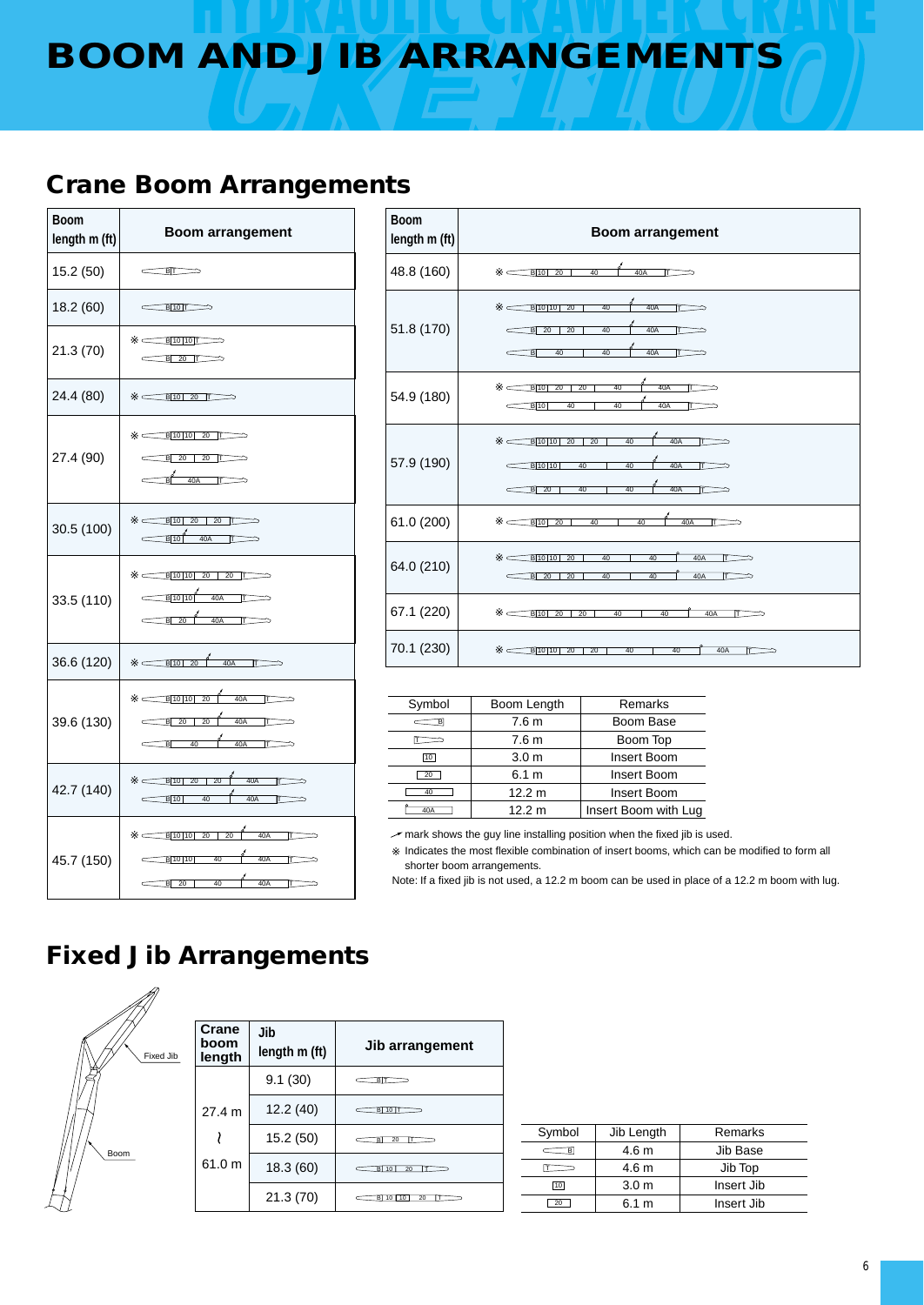

### **Hook Blocks**

A range of hook blocks can be specified, each with a safety latch.

| Weight (kg)<br><b>Hooks</b> | No. of  | No. of lines and max. rated loads (tons) |                          |      |                          |                          |      |      |                          |      |
|-----------------------------|---------|------------------------------------------|--------------------------|------|--------------------------|--------------------------|------|------|--------------------------|------|
|                             | sheaves |                                          |                          |      |                          | G                        |      |      |                          |      |
| $110$ -ton                  | .700    |                                          | $\overline{\phantom{0}}$ |      |                          | 44.0                     | 55.0 | 66.0 | 77.0                     | 88.0 |
| 70-ton                      | 900     |                                          | $\overline{\phantom{0}}$ | 22.0 | 33.0                     | 44.0                     | 55.0 | 66.0 | 70.0                     |      |
| $35$ -ton                   | 700     |                                          | $\overline{\phantom{0}}$ | 22.0 | 33.0                     | $\overline{\phantom{0}}$ |      |      | $\overline{\phantom{0}}$ |      |
| 11-ton<br>ball hook         | 450     | 0                                        | 11.0                     |      | $\overline{\phantom{0}}$ | $\overline{\phantom{0}}$ | -    |      |                          |      |

| <b>Hooks</b>        |             | No. of  |      |       |  |
|---------------------|-------------|---------|------|-------|--|
|                     | Weight (kg) | sheaves |      | 10    |  |
| $110$ -ton          | 1,700       | 5       | 99.0 | 110.0 |  |
| 70-ton              | 900         | 3       | ۰    |       |  |
| $35$ -ton           | 700         |         |      |       |  |
| 11-ton<br>ball hook | 450         |         | -    |       |  |

| <b>dimining</b><br><b>Main Hoist Drum Rated Loads in Metric Tons</b> |      |       |      |      |      |      |      |      |
|----------------------------------------------------------------------|------|-------|------|------|------|------|------|------|
| No. of Parts of Line                                                 |      |       |      |      |      |      |      |      |
| Max. Loads (ton)                                                     | 11.0 | 22.0  | 33.0 | 44.0 | 55.0 | 66.0 | 77.0 | 88.0 |
| No. of Parts of Line                                                 |      | 10    |      |      |      |      |      |      |
| Max. Loads (ton)                                                     | 99.0 | 110.0 |      |      |      |      |      |      |

## **Symbols for Attachments:**

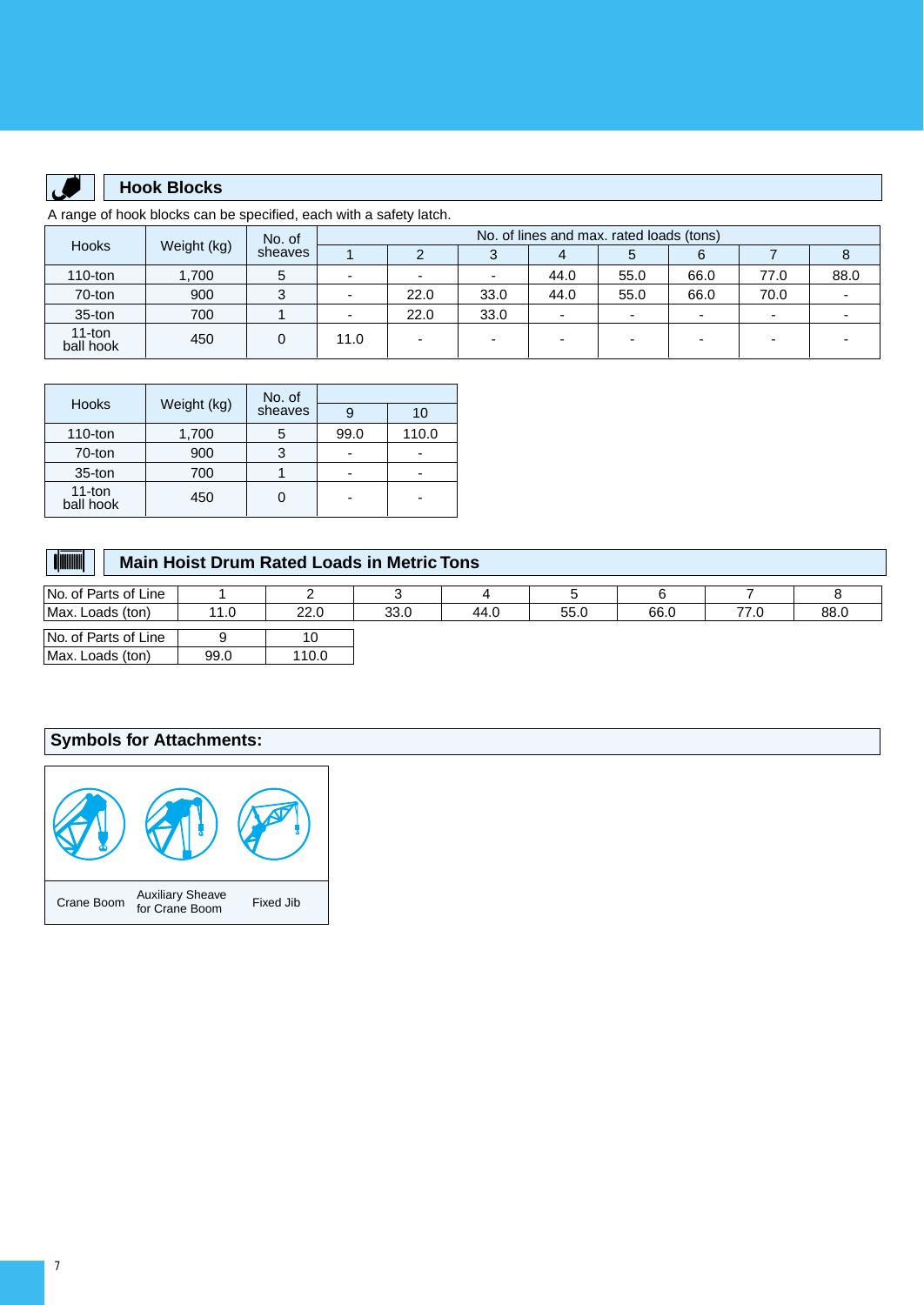# **WORKING RANGES AND LIFTING CAPACITIES**

# **Crane Boom Working Ranges**



#### **NOTES:**

- 1. Ratings according to EN13000.
- 2. Ratings in metric tons for 360˚ working area.
- 3. Operating radius is the horizontal distance from center of rotation to a vertical line through the center of gravity of the load.
- 4. Weight of hook block(s), slings and other load handling accessories is included in rated load. Their total weight must be subtracted from rated load to obtain weight that can be lifted.
- 5. Ratings shown are based on freely suspended loads and make no allowance for such factors as wind effect on lifted load, ground conditions, out-of-level, operating speeds or any other condition that could be detrimental to the safe operation of this equipment. Operator, therefore, has the responsibility to judge the existing conditions and reduce lifted loads and operating speeds accordingly.
- 6. Ratings are for operation on a firm and level surface, up to 1% gradient.
- 7. At radii and boom lengths where no ratings are shown on chart, operation is not intended nor approved.
- 8. Boom inserts and guy lines must be arranged as shown in the "Operator's Manual".
- 9. Boom hoist reeving is 10 part line.
- 10. Gantry must be in raised position for all conditions.
- 11. Boom backstops are required for all boom lengths.
- 12. The boom should be erected over the front of crawlers, not laterally.
- 13. Crawler frames must be fully extended for all crane operations.
- 14. Ratings shown in **Figure 3** are determined by the strength of the boom or other structural component.
- 15. Instruction in the "Operator's Manual" must be strictly observed when operating the machine.
- 16. Crane boom ratings: Deduct weight of main hook block, slings, and all other load handling accessories from crane boom ratings shown.
- 17. Auxiliary sheave ratings for crane boom: Deduct weight of ball hook, slings, and all other load handling accessories from auxiliary sheave ratings for crane boom shown.
- 18. Crane boom lengths for auxiliary sheave mounting are 15.2 m to 67.1 m.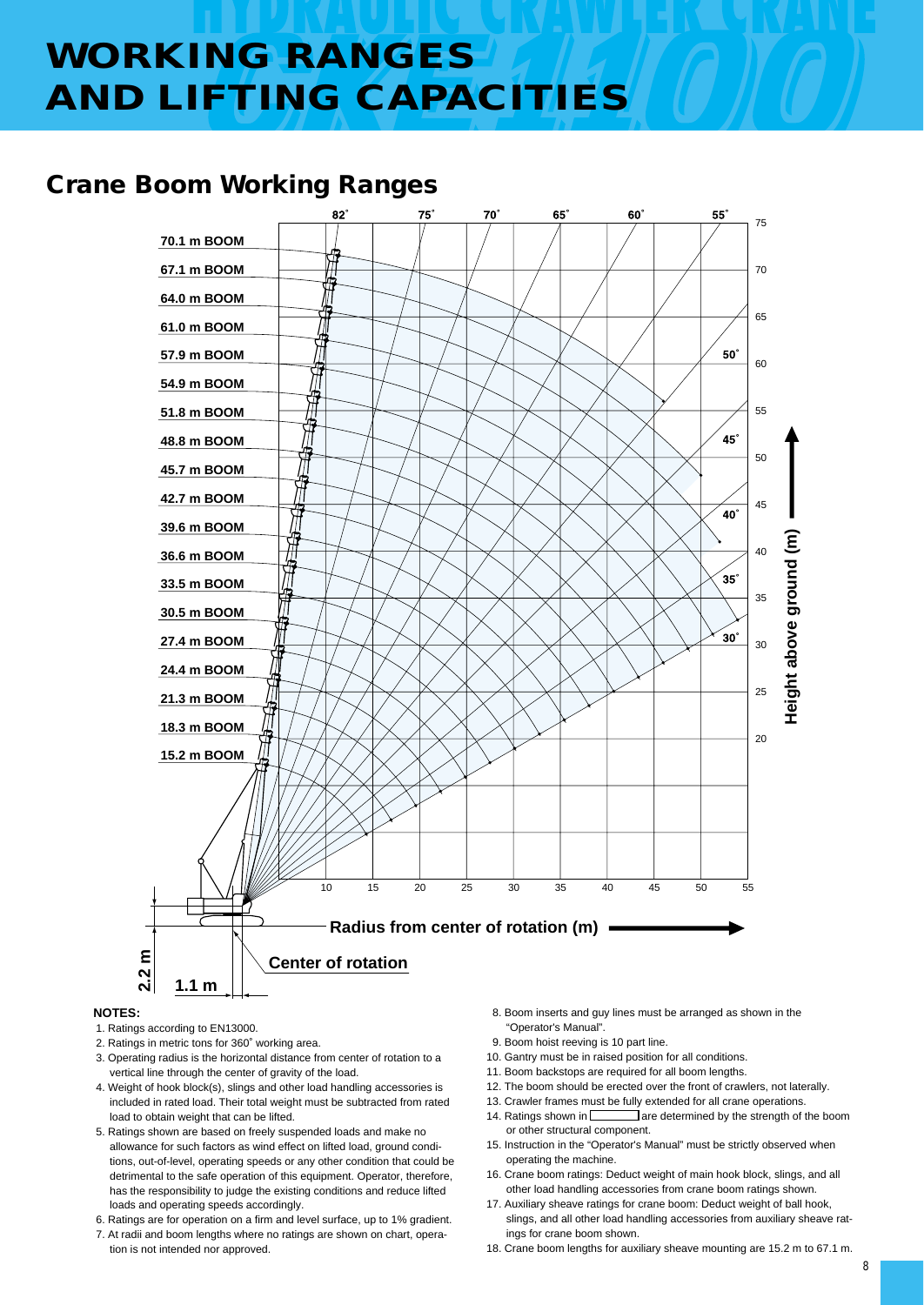

# **Crane Boom Lifting Capacity**

Unit: metric ton

**Counterweight: 34.0 t**

| <b>Boom</b><br>Length<br><b>Working</b><br>(m)<br>radius (m) | 15.2        | 18.3       | 21.3       | 24.4           | 27.4      | 30.5      | 33.5      | 36.6      | 39.6      | 42.7      | 45.7      | 48.8             | <b>Boom</b><br>Length<br>Working<br>(m)<br>radius (m) |
|--------------------------------------------------------------|-------------|------------|------------|----------------|-----------|-----------|-----------|-----------|-----------|-----------|-----------|------------------|-------------------------------------------------------|
| 3.0                                                          | $3.6m/110*$ |            |            |                |           |           |           |           |           |           |           |                  | 3.0                                                   |
| 4.0                                                          | 98.6        | 4.1m/95.3  | 4.6m/86.0  |                |           |           |           |           |           |           |           |                  | 4.0                                                   |
| 5.0                                                          | 77.7        | 77.7       | 77.7       | 77.0           | 5.5m/66.0 | 5.9m/58.9 |           |           |           |           |           |                  | 5.0                                                   |
| 6.0                                                          | 62.2        | 62.2       | 62.2       | 62.2           | 60.7      | 58.2      | 6.4m/52.4 | 6.8m/47.1 |           |           |           |                  | 6.0                                                   |
| 7.0                                                          | 53.3        | 53.2       | 53.2       | 53.1           | 51.2      | 49.4      | 47.6      | 46.0      | 7.3m/42.7 | 7.8m/38.9 |           |                  | 7.0                                                   |
| 8.0                                                          | 44.5        | 44.4       | 44.4       | 44.2           | 44.2      | 42.7      | 41.4      | 40.1      | 38.9      | 37.7      | 8.2m/35.6 | 8.7m/32.9        | 8.0                                                   |
| 9.0                                                          | 37.6        | 37.5       | 37.4       | 37.3           | 37.3      | 37.2      | 36.5      | 35.5      | 34.5      | 33.5      | 32.4      | 31.7             | 9.0                                                   |
| 10.0                                                         | 32.5        | 32.4       | 32.3       | 32.2           | 32.2      | 32.1      | 32.0      | 31.7      | 30.9      | 30.1      | 29.1      | 28.5             | 10.0                                                  |
| 12.0                                                         | 25.5        | 25.3       | 25.2       | 25.1           | 25.1      | 24.9      | 24.9      | 24.8      | 24.7      | 24.6      | 24.0      | 23.6             | 12.0                                                  |
| 14.0                                                         | 20.8        | 20.7       | 20.6       | 20.4           | 20.4      | 20.3      | 20.2      | 20.1      | 20.0      | 19.9      | 19.8      | 19.7             | 14.0                                                  |
| 16.0                                                         | 14.4m/20.1  | 17.4       | 17.3       | 17.1           | 17.1      | 16.9      | 16.9      | 16.7      | 16.7      | 16.6      | 16.4      | 16.4             | 16.0                                                  |
| 18.0                                                         |             | 17.1m/16.0 | 14.8       | 14.7           | 14.6      | 14.5      | 14.4      | 14.3      | 14.2      | 14.1      | 13.9      | 13.9             | 18.0                                                  |
| 20.0                                                         |             |            | 19.7m/13.2 | 12.8           | 12.7      | 12.6      | 12.5      | 12.4      | 12.3      | 12.2      | 12.0      | 12.0             | 20.0                                                  |
| 22.0                                                         |             |            |            | 11.3           | 11.2      | 11.1      | 11.0      | 10.8      | 10.8      | 10.6      | 10.5      | 10.5             | 22.0                                                  |
| 24.0                                                         |             |            |            | 22.4m/11.1     | 10.0      | 9.8       | 9.8       | 9.6       | 9.5       | 9.4       | 9.2       | 9.2              | 24.0                                                  |
| 26.0                                                         |             |            |            |                | 25.0m/9.5 | 8.8       | 8.7       | 8.6       | 8.5       | 8.4       | 8.2       | 8.2              | 26.0                                                  |
| 28.0                                                         |             |            |            |                |           | 27.6m/8.1 | 7.9       | 7.7       | 7.6       | 7.5       | 7.3       | $\overline{7.3}$ | 28.0                                                  |
| 30.0                                                         |             |            |            |                |           |           | 7.2       | 7.0       | 6.9       | 6.8       | 6.6       | 6.5              | 30.0                                                  |
| 32.0                                                         |             |            |            |                |           |           | 30.3m/7.1 | 6.4       | 6.3       | 6.1       | 5.9       | 5.9              | 32.0                                                  |
| 34.0                                                         |             |            |            |                |           |           |           | 32.9m/6.1 | 5.7       | 5.6       | 5.4       | 5.3              | 34.0                                                  |
| 36.0                                                         |             |            |            |                |           |           |           |           | 35.6m/5.3 | 5.1       | 4.9       | 4.8              | 36.0                                                  |
| 38.0                                                         |             |            |            |                |           |           |           |           |           | 4.7       | 4.5       | 4.4              | 38.0                                                  |
| 40.0                                                         |             |            |            |                |           |           |           |           |           | 38.2m/4.6 | 4.1       | 4.0              | 40.0                                                  |
| 42.0                                                         |             |            |            |                |           |           |           |           |           |           | 40.8m/4.0 | $\overline{3.7}$ | 42.0                                                  |
| 44.0                                                         |             |            |            |                |           |           |           |           |           |           |           | 43.5m/3.5        | 44.0                                                  |
| <b>Reeves</b>                                                | 10          | 9          | 8          | $\overline{7}$ | 6         | 6         | 5         | 5         | 4         | 4         | 4         | $\overline{3}$   | <b>Reeves</b>                                         |

| <b>Boom</b><br>Length<br><b>Working</b><br>(m)<br>radius (m) | 51.8                   | 54.9      | 57.9      | 61.0             | 64.0             | 67.1             | 70.1       | <b>Boom</b><br>Length<br><b>Working</b><br>(m)<br>radius (m) |
|--------------------------------------------------------------|------------------------|-----------|-----------|------------------|------------------|------------------|------------|--------------------------------------------------------------|
| 9.0                                                          | 9.1 <sub>m</sub> /30.4 | 9.6m/28.1 |           |                  |                  |                  |            | 9.0                                                          |
| 10.0                                                         | 27.7                   | 27.0      | 26.1      | 10.5m/22.0       | 10.9m/22.0       | 11.4m/19.1       | 11.9m/15.0 | 10.0                                                         |
| 12.0                                                         | 23.0                   | 22.4      | 21.7      | 21<br>$\cdot$    | 20.8             | 18.4             | 14.9       | 12.0                                                         |
| 14.0                                                         | 19.4                   | 18.9      | 18.4      | 18.2             | 17.6             | 16.5             | 13.1       | 14.0                                                         |
| 16.0                                                         | 16.3                   | 16.1      | 15.8      | 15.6             | 15.2             | 14.8             | 11.7       | 16.0                                                         |
| 18.0                                                         | 13.8                   | 13.6      | 13.5      | 13.5             | 13.2             | 12.8             | 10.4       | 18.0                                                         |
| 20.0                                                         | 11.9                   | 11.7      | 11.6      | 11.6             | 11.4             | 11.3             | 9.3        | 20.0                                                         |
| 22.0                                                         | 10.3                   | 10.2      | 10.0      | 10.1             | 9.9              | 9.8              | 8.3        | 22.0                                                         |
| 24.0                                                         | 9.1                    | 8.9       | 8.8       | 8.8              | 8.6              | 8.5              | 7.5        | 24.0                                                         |
| 26.0                                                         | 8.0                    | 7.9       | 7.7       | 7.7              | 7.6              | 7.5              | 6.7        | 26.0                                                         |
| 28.0                                                         | 7.2                    | 7.0       | 6.9       | 6.9              | 6.7              | 6.6              | 6.0        | 28.0                                                         |
| 30.0                                                         | 6.4                    | 6.3       | 6.1       | 6.1              | 6.0              | $5.\overline{8}$ | 5.3        | 30.0                                                         |
| 32.0                                                         | 5.8                    | 5.6       | 5.5       | 5.5              | 5.3              | 5.2              | 4.7        | 32.0                                                         |
| 34.0                                                         | 5.2                    | 5.0       | 4.9       | 4.9              | 4.7              | 4.6              | 4.2        | 34.0                                                         |
| 36.0                                                         | 4.7                    | 4.6       | 4.4       | 4.4              | 4.2              | 4.1              | 3.7        | 36.0                                                         |
| 38.0                                                         | $\overline{4.3}$       | 4.1       | 4.0       | $\overline{3.9}$ | $\overline{3.8}$ | 3.6              | 3.2        | 38.0                                                         |
| 40.0                                                         | 3.9                    | 3.7       | 3.5       | 3.5              | 3.3              | 3.2              | 2.7        | 40.0                                                         |
| 42.0                                                         | $\overline{3.5}$       | 3.3       | 3.2       | 3.1              | $\overline{2.9}$ | 2.8              | 2.3        | 42.0                                                         |
| 44.0                                                         | 3.2                    | 3.0       | 2.8       | $\overline{2.8}$ | 2.6              | 2.4              | 1.9        | 44.0                                                         |
| 46.0                                                         | 2.9                    | 2.7       | 2.5       | 2.5              | 2.3              | 2.1              | 1.6        | 46.0                                                         |
| 48.0                                                         | 46.1m/2.9              | 2.4       | 2.2       | 2.2              | 2.0              | 1.8              |            | 48.0                                                         |
| 50.0                                                         |                        | 48.8m/2.3 | 2.0       | 1.9              | 1.7              | 1.6              |            | 50.0                                                         |
| 52.0                                                         |                        |           | 51.4m/1.8 | $\overline{1.7}$ | 1.5              |                  |            | 52.0                                                         |
| 54.0                                                         |                        |           |           | 1.5              |                  |                  |            | 54.0                                                         |
| <b>Reeves</b>                                                | 3                      | 3         | 3         | 2                | 2                | $\overline{2}$   | 2          | <b>Reeves</b>                                                |

Note:

Ratings according to EN13000.

Ratings shown in **Figure 3** are determined by the strength of the boom or other structural components. Refer to notes P8.

\*Auxiliary sheave is necessary.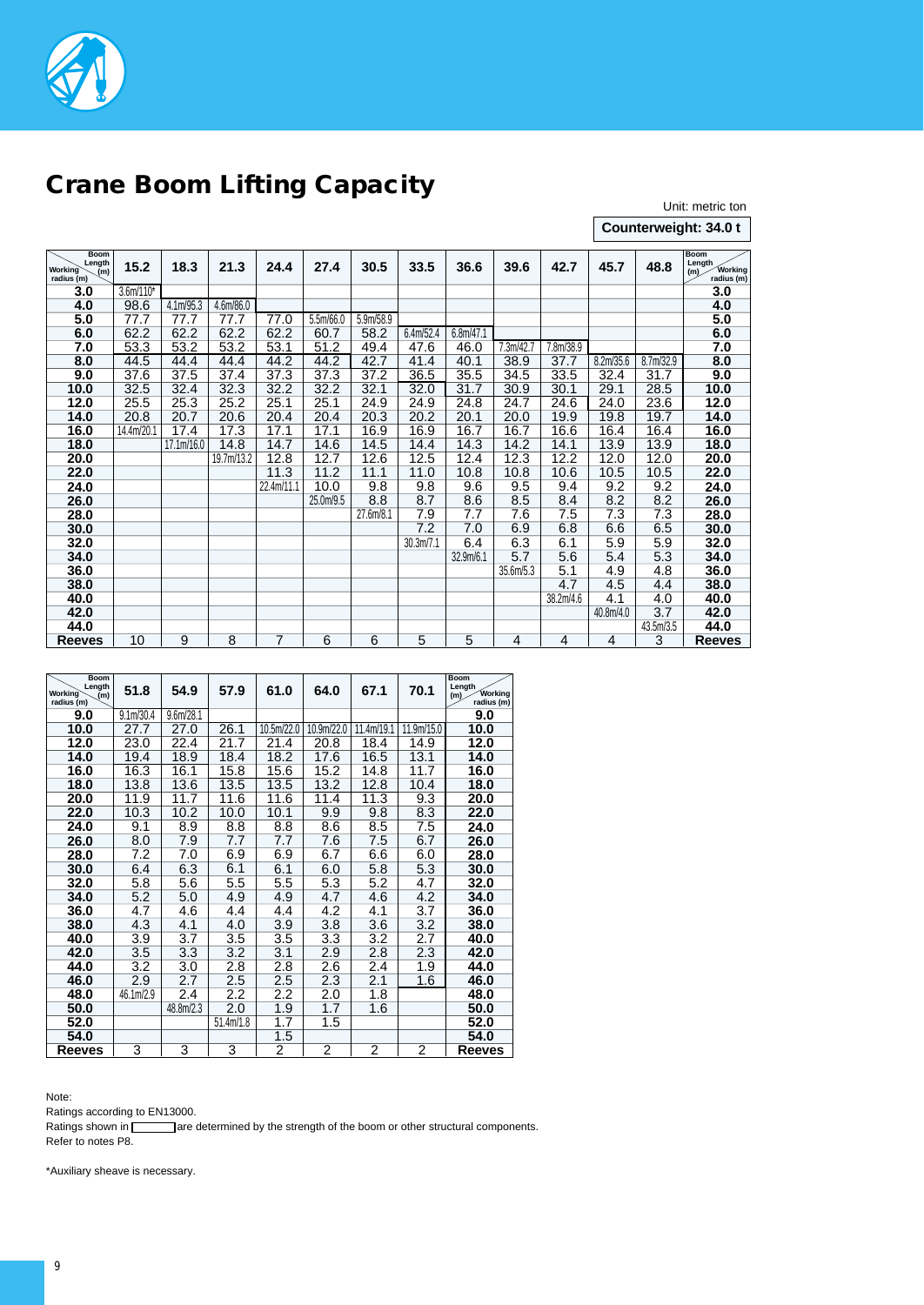

## **Auxiliary Sheave Lifting Capacity for Crane Boom (With 70 t Main Hook)** Unit: metric ton

| UIIII. IIIUIIU IUI    |  |
|-----------------------|--|
| Counterweight: 34.0 t |  |

| <b>Boom</b><br>Length<br><b>Working</b><br>(m)<br>radius (m) | 15.2           | 18.3           | 21.3           | 24.4           | 27.4           | 30.5           | 33.5           | 36.6           | 39.6           | 42.7           | 45.7             | 48.8                   | <b>Boom</b><br>Length<br>Working<br>(m)<br>radius (m) |
|--------------------------------------------------------------|----------------|----------------|----------------|----------------|----------------|----------------|----------------|----------------|----------------|----------------|------------------|------------------------|-------------------------------------------------------|
| 4.0                                                          | 4.8m/22.0      |                |                |                |                |                |                |                |                |                |                  |                        | 4.0                                                   |
| 5.0                                                          | 22.0           | 5.3m/22.0      | 5.8m/22.0      |                |                |                |                |                |                |                |                  |                        | 5.0                                                   |
| 6.0                                                          | 22.0           | 22.0           | 22.0           | 6.2m/22.0      | 6.7m/22.0      |                |                |                |                |                |                  |                        | 6.0                                                   |
| 7.0                                                          | 22.0           | 22.0           | 22.0           | 22.0           | 22.0           | 7.2m/22.0      | 7.6m/22.0      |                |                |                |                  |                        | 7.0                                                   |
| 8.0                                                          | 22.0           | 22.0           | 22.0           | 22.0           | 22.0           | 22.0           | 22.0           | 8.1m/22.0      | 8.5m/22.0      |                |                  |                        | 8.0                                                   |
| 9.0                                                          | 22.0           | 22.0           | 22.0           | 22.0           | 22.0           | 22.0           | 22.0           | 22.0           | 22.0           | 22.0           | 9.4m/22.0        | 9.9 <sub>m</sub> /22.0 | 9.0                                                   |
| 10.0                                                         | 22.0           | 22.0           | 22.0           | 22.0           | 22.0           | 22.0           | 22.0           | 22.0           | 22.0           | 22.0           | 22.0             | 22.0                   | 10.0                                                  |
| 12.0                                                         | 22.0           | 22.0           | 22.0           | 22.0           | 22.0           | 22.0           | 22.0           | 22.0           | 22.0           | 22.0           | 22.0             | 22.0                   | 12.0                                                  |
| 14.0                                                         | 19.5           | 19.4           | 19.3           | 19.1           | 19.1           | 19.0           | 18.9           | 18.8           | 18.7           | 18.6           | 18.5             | 18.4                   | 14.0                                                  |
| 16.0                                                         | 14.8           | 16.1           | 16.0           | 15.8           | 15.8           | 15.6           | 15.6           | 15.4           | 15.4           | 15.3           | 15.1             | 15.1                   | 16.0                                                  |
| 18.0                                                         |                | 12.8           | 13.5           | 13.4           | 13.3           | 13.2           | 13.1           | 13.0           | 12.9           | 12.8           | 12.6             | 12.6                   | 18.0                                                  |
| 20.0                                                         |                | 18.7m/11.6     | 11.0           | 11.5           | 11.4           | 11.3           | 11.2           | 11.1           | 11.0           | 10.9           | 10.7             | 10.7                   | 20.0                                                  |
| 22.0                                                         |                |                | 21.3m/9.3      | 10.0           | 9.9            | 9.8            | 9.7            | 9.5            | 9.5            | 9.3            | 9.2              | 9.2                    | 22.0                                                  |
| 24.0                                                         |                |                |                | 8.5            | 8.7            | 8.5            | 8.5            | 8.3            | 8.2            | 8.1            | 7.9              | 7.9                    | 24.0                                                  |
| 26.0                                                         |                |                |                |                | 7.5            | 7.5            | 7.4            | 7.3            | 7.2            | 7.1            | 6.9              | 6.9                    | 26.0                                                  |
| 28.0                                                         |                |                |                |                | 26.6m/7.1      | 6.5            | 6.6            | 6.4            | 6.3            | 6.2            | 6.0              | 6.0                    | 28.0                                                  |
| 30.0                                                         |                |                |                |                |                | 29.2m/5.9      | 5.9            | 5.7            | 5.6            | 5.5            | 5.3              | 5.2                    | 30.0                                                  |
| 32.0                                                         |                |                |                |                |                |                | 31.9m/5.2      | 5.1            | 5.0            | 4.8            | 4.6              | 4.6                    | 32.0                                                  |
| 34.0                                                         |                |                |                |                |                |                |                | 4.5            | 4.4            | 4.3            | 4.1              | 4.0                    | 34.0                                                  |
| 36.0                                                         |                |                |                |                |                |                |                | 34.5m/4.3      | 3.8            | 3.8            | 3.6              | 3.5                    | 36.0                                                  |
| 38.0                                                         |                |                |                |                |                |                |                |                | 37.2m/3.4      | 3.4            | 3.2              | 3.1                    | 38.0                                                  |
| 40.0                                                         |                |                |                |                |                |                |                |                |                | 39.8m/3.0      | 2.8              | 2.7                    | 40.0                                                  |
| 42.0                                                         |                |                |                |                |                |                |                |                |                |                | $\overline{2.4}$ | $\overline{2.4}$       | 42.0                                                  |
| 44.0                                                         |                |                |                |                |                |                |                |                |                |                | 42.4m/2.3        | 2.1                    | 44.0                                                  |
| 46.0                                                         |                |                |                |                |                |                |                |                |                |                |                  | 45.1m/1.9              | 46.0                                                  |
| <b>Reeves</b>                                                | $\overline{2}$ | $\overline{2}$ | $\overline{2}$ | $\overline{2}$ | $\overline{2}$ | $\overline{2}$ | $\overline{2}$ | $\overline{2}$ | $\overline{2}$ | $\overline{2}$ | $\overline{2}$   | $\overline{2}$         | <b>Reeves</b>                                         |

| <b>Boom</b><br>Length<br><b>Working</b><br>(m)<br>radius (m) | 51.8       | 54.9       | 57.9       | 61.0           | 64.0       | 67.1       | <b>Boom</b><br>Length<br><b>Working</b><br>(m)<br>radius $(m)$ |
|--------------------------------------------------------------|------------|------------|------------|----------------|------------|------------|----------------------------------------------------------------|
| 10.0                                                         | 10.4m/22.0 | 10.8m/22.0 | 11.3m/21.9 | 11.7m/20.2     |            |            | 10.0                                                           |
| 12.0                                                         | 21.7       | 21.1       | 20.4       | 20.1           | 12.2m/19.1 | 12.6m/16.5 | 12.0                                                           |
| 14.0                                                         | 18.1       | 17.6       | 17.1       | 16.9           | 16.3       | 15.2       | 14.0                                                           |
| 16.0                                                         | 15.0       | 14.8       | 14.5       | 14.3           | 13.9       | 13.5       | 16.0                                                           |
| 18.0                                                         | 12.5       | 12.3       | 12.2       | 12.2           | 11.9       | 11.5       | 18.0                                                           |
| 20.0                                                         | 10.6       | 10.4       | 10.3       | 10.3           | 10.1       | 10.0       | 20.0                                                           |
| 22.0                                                         | 9.0        | 8.9        | 8.7        | 8.8            | 8.6        | 8.5        | 22.0                                                           |
| 24.0                                                         | 7.8        | 7.6        | 7.5        | 7.5            | 7.3        | 7.2        | 24.0                                                           |
| 26.0                                                         | 6.7        | 6.6        | 6.4        | 6.4            | 6.3        | 6.2        | 26.0                                                           |
| 28.0                                                         | 5.9        | 5.7        | 5.6        | 5.6            | 5.4        | 5.3        | 28.0                                                           |
| 30.0                                                         | 5.1        | 5.0        | 4.8        | 4.8            | 4.7        | 4.5        | 30.0                                                           |
| 32.0                                                         | 4.5        | 4.3        | 4.2        | 4.2            | 4.0        | 3.9        | 32.0                                                           |
| 34.0                                                         | 3.9        | 3.7        | 3.6        | 3.6            | 3.4        | 3.3        | 34.0                                                           |
| 36.0                                                         | 3.4        | 3.3        | 3.1        | 3.1            | 2.9        | 2.8        | 36.0                                                           |
| 38.0                                                         | 3.0        | 2.8        | 2.7        | 2.6            | 2.5        | 2.3        | 38.0                                                           |
| 40.0                                                         | 2.6        | 2.4        | 2.2        | 2.2            | 2.0        | 1.9        | 40.0                                                           |
| 42.0                                                         | 2.2        | 2.0        | 1.9        | 1.8            | 1.6        | 1.5        | 42.0                                                           |
| 44.0                                                         | 1.9        | 1.7        | 1.5        | 1.5            |            |            | 44.0                                                           |
| 46.0                                                         | 1.6        |            |            |                |            |            | 46.0                                                           |
| 48.0                                                         |            |            |            |                |            |            | 48.0                                                           |
| 50.0                                                         |            |            |            |                |            |            | 50.0                                                           |
| 52.0                                                         |            |            |            |                |            |            | 52.0                                                           |
| Reeves                                                       | 2          | 2          | 2          | $\overline{2}$ | 2          | 2          | <b>Reeves</b>                                                  |

Note:

Ratings according to EN13000.

Ratings shown in **all are determined by the strength of the boom or other structural components.** Refer to notes P8.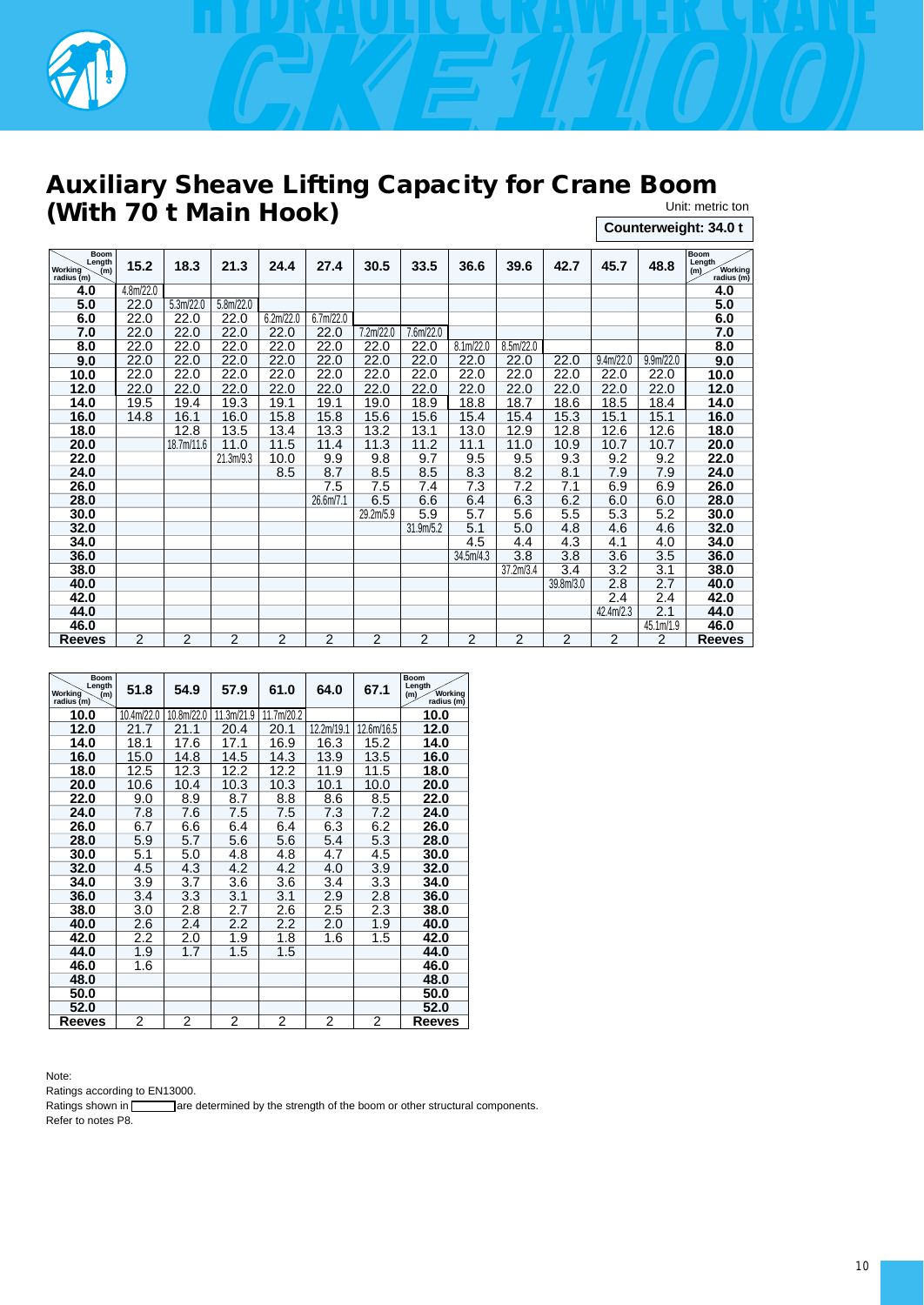# **Fixed Jib Working Ranges**

**Jib Offset Angle: 10°, 30°**



#### **NOTES:**

- 1. Ratings according to EN13000.
- 2. Ratings in metric tons for 360˚ working area.

tion is not intended nor approved.

- 3. Operating radius is the horizontal distance from center of rotation to a vertical line through the center of gravity of the load.
- 4. Weight of hook block(s), slings and other load handling accessories is included in rated load. Their total weight must be subtracted from rated load to obtain weight that can be lifted.
- 5. Ratings shown are based on freely suspended loads and make no allowance for such factors as wind effect on lifted load, ground conditions, out-of-level, operating speeds or any other condition that could be detrimental to the safe operation of this equipment. Operator, therefore, has the responsibility to judge the existing conditions and reduce lifted loads and operating speeds accordingly.
- 6. Ratings are for operation on a firm and level surface, up to 1% gradient.
- 7. At radii and boom lengths where no ratings are shown on chart, opera-
- 8. Boom/jib inserts and guy lines must be arranged as shown in the "Operator's Manual".
- 9. Boom hoist reeving is 10 part line.
- 10. Gantry must be in raised position for all conditions.
- 11. Boom backstops are required for all boom lengths.
- 12. The boom should be erected over the front of crawlers, not laterally.
- 13. Crawler frames must be fully extended for all crane operations. 14. Ratings shown in **are determined by the strength of the boom**
- or other structural component. 15. Instruction in the "Operator's Manual" must be strictly observed when operating the machine.
- 16. Fixed jib ratings: Deduct weight of jib hook block, slings, and all other load handling accessories from fixed jib ratings shown.
- 17. Crane boom lengths for fixed jib mounting are 27.4 m to 61.0 m.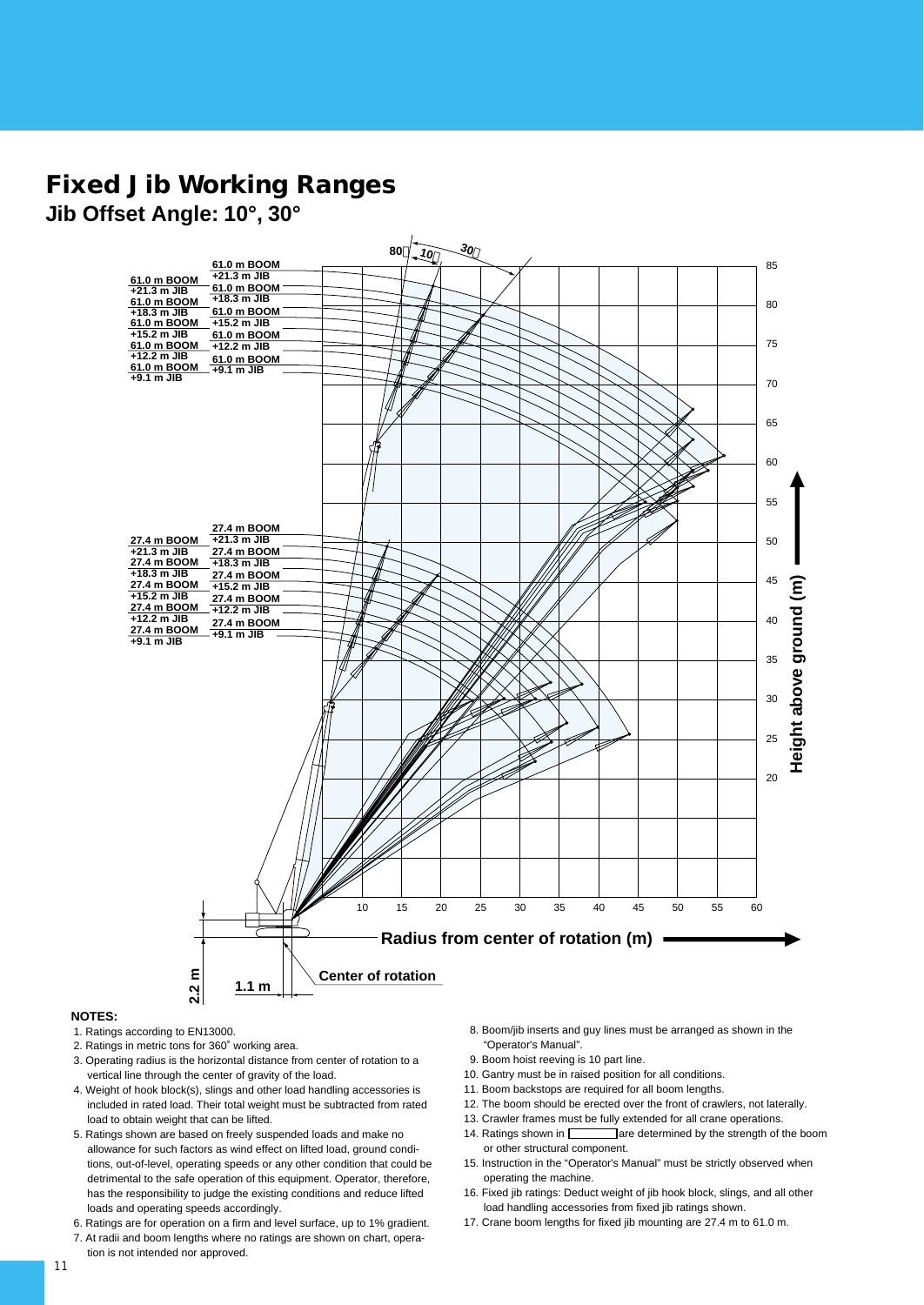

# **Fixed Jib Lifting Capacities (Without Main Hook)**

**Jib Offset Angle: 10°**

Unit: metric ton **Counterweight: 34.0 t**

|                    | Boom length (m) |             | 27.4 |      |      |      |      | 33.5 |      |      |      | 39.6 |      |      | Boom length (m) |      |             |                            |
|--------------------|-----------------|-------------|------|------|------|------|------|------|------|------|------|------|------|------|-----------------|------|-------------|----------------------------|
|                    | Jib length (m)  | 9.1         | 12.2 | 18.3 | 21.3 | 9.1  | 12.2 | 18.3 | 21.3 | 9.1  | 12.2 | 18.3 | 21.3 | 9.1  | 12.2            | 18.3 | 21.3        | Jib length (m)             |
|                    | 10.0            | 10.9        |      |      |      |      |      |      |      |      |      |      |      |      |                 |      |             | 10.0                       |
|                    | 12.0            | 10.9        | 10.9 |      |      | 10.9 | 10.9 |      |      | 10.9 |      |      |      |      |                 |      |             | 12.0                       |
|                    | 14.0            | 10.9        | 10.9 | 9.8  | 7.1  | 10.9 | 10.9 | 9.9  |      | 10.9 | 10.9 |      |      | 10.9 | 10.9            |      |             | 14.0                       |
|                    | 16.0            | 10.9        | 10.9 | 9.6  | 6.9  | 10.9 | 10.9 | 9.7  | 7.0  | 10.9 | 10.9 | 9.8  | 7.1  | 10.9 | 10.9            | 9.9  |             | 16.0                       |
|                    | 18.0            | 10.9        | 10.9 | 8.9  | 6.7  | 10.9 | 10.9 | 9.5  | 6.8  | 10.9 | 10.9 | 9.7  | 6.9  | 10.9 | 10.9            | 9.8  | 7.0         | 18.0                       |
|                    | 20.0            | 10.9        | 10.9 | 8.0  | 6.5  | 10.9 | 10.9 | 8.8  | 6.7  | 10.9 | 10.9 | 9.5  | 6.8  | 10.9 | 10.9            | 9.6  | 6.8         | 20.0                       |
|                    | 22.0            | 10.9        | 10.2 | 7.3  | 6.4  | 10.9 | 10.9 | 8.0  | 6.5  | 10.9 | 10.9 | 8.7  | 6.6  | 10.6 | 10.8            | 9.3  | 6.7         | 22.0                       |
|                    | 24.0            | 10.1        | 9.4  | 6.7  | 6.0  | 9.9  | 10.0 | 7.4  | 6.4  | 9.6  | 9.8  | 8.0  | 6.5  | 9.3  | 9.5             | 8.6  | 6.6         | 24.0                       |
|                    | 26.0            | 9.1         | 8.7  | 6.2  | 5.5  | 8.8  | 9.0  | 6.8  | 6.1  | 8.6  | 8.7  | 7.4  | 6.4  | 8.3  | 8.4             | 8.0  | 6.5         | 26.0                       |
| Working radius (m) | 28.0            | 8.2         | 8.1  | 5.7  | 5.1  | 7.9  | 8.1  | 6.3  | 5.6  | 7.7  | 7.8  | 6.9  | 6.1  | 7.4  | 7.5             | 7.5  | 6.4         | Working radius (m)<br>28.0 |
|                    | 30.0            | 7.4         | 7.5  | 5.4  | 4.7  | 7.2  | 7.3  | 5.9  | 5.2  | 6.9  | 7.0  | 6.5  | 5.7  | 6.6  | 6.8             | 6.9  | 6.2         | 30.0                       |
|                    | 32.0            | 6.8         | 6.9  | 5.0  | 4.4  | 6.5  | 6.6  | 5.6  | 4.9  | 6.3  | 6.4  | 6.1  | 5.4  | 6.0  | 6.1             | 6.3  | 5.8         | 32.0                       |
|                    | 34.0            |             | 6.3  | 4.7  | 4.2  | 6.0  | 6.1  | 5.3  | 4.6  | 5.7  | 5.8  | 5.8  | 5.0  | 5.4  | 5.5             | 5.7  | 5.5         | 34.0                       |
|                    | 36.0            |             |      | 4.5  | 3.9  | 5.5  | 5.5  | 5.0  | 4.3  | 5.2  | 5.3  | 5.4  | 4.8  | 4.9  | 5.0             | 5.2  | 5.2         | 36.0                       |
|                    | 38.0            |             |      | 4.2  | 3.7  | 5.0  | 5.1  | 4.7  | 4.1  | 4.7  | 4.8  | 5.0  | 4.5  | 4.4  | 4.5             | 4.7  | 4.7         | 38.0                       |
|                    | 40.0            |             |      | 4.0  | 3.5  |      | 4.7  | 4.5  | 3.9  | 4.3  | 4.4  | 4.6  | 4.3  | 4.0  | 4.1             | 4.3  | 4.3         | 40.0                       |
|                    | 42.0            |             |      |      | 3.3  |      |      | 4.3  | 3.7  | 4.0  | 4.1  | 4.2  | 4.1  | 3.7  | 3.8             | 3.9  | 4.0         | 42.0                       |
|                    | 44.0            |             |      |      | 3.2  |      |      | 4.1  | 3.5  |      | 3.7  | 3.9  | 3.9  | 3.3  | 3.4             | 3.6  | 3.6         | 44.0                       |
|                    | 46.0            |             |      |      |      |      |      | 3.8  | 3.4  |      |      | 3.6  | 3.6  | 3.1  | 3.1             | 3.3  | 3.3         | 46.0                       |
|                    | 48.0            |             |      |      |      |      |      |      | 3.3  |      |      | 3.3  | 3.3  | 2.8  | 2.9             | 3.0  | 3.1         | 48.0                       |
|                    | 50.0            |             |      |      |      |      |      |      | 3.1  |      |      | 3.0  | 3.1  |      | 2.6             | 2.8  | 2.8         | 50.0                       |
|                    | 52.0            |             |      |      |      |      |      |      |      |      |      |      | 2.9  |      |                 | 2.5  | 2.6         | 52.0                       |
|                    | 54.0            |             |      |      |      |      |      |      |      |      |      |      | 2.6  |      |                 | 2.3  | 2.3         | 54.0                       |
|                    | 56.0            |             |      |      |      |      |      |      |      |      |      |      |      |      |                 | 2.0  | 2.1         | 56.0                       |
|                    | 58.0            |             |      |      |      |      |      |      |      |      |      |      |      |      |                 |      | 1.9         | 58.0                       |
|                    | <b>Reeves</b>   | $\mathbf 1$ | 1    | 1    | 1    | 1    | 1    | 1    | 1    | 1    | 1    | 1    | 1    | 1    | 1               | 1    | $\mathbf 1$ | <b>Reeves</b>              |

|                    | 51.8<br>Boom length (m) |                  |      |      |      |      | 57.9    |      |      | Boom length (m) |      |      |      |                            |  |
|--------------------|-------------------------|------------------|------|------|------|------|---------|------|------|-----------------|------|------|------|----------------------------|--|
|                    | Jib length (m)          | 9.1              | 12.2 | 18.3 | 21.3 | 9.1  | 12.2    | 18.3 | 21.3 | 9.1             | 12.2 | 18.3 | 21.3 | Jib length (m)             |  |
|                    | 14.0                    | 10.9             |      |      |      |      |         |      |      |                 |      |      |      | 14.0                       |  |
|                    | 16.0                    | 10.9             | 10.9 |      |      | 10.9 | 10.9    |      |      | 10.9            | 10.9 |      |      | 16.0                       |  |
|                    | 18.0                    | 10.9             | 10.9 | 9.8  | 7.0  | 10.9 | 10.9    | 9.9  |      | 10.9            | 10.9 | 9.9  |      | 18.0                       |  |
|                    | 20.0                    | 10.9             | 10.9 | 9.7  | 6.9  | 10.9 | 10.9    | 9.8  | 7.0  | 10.9            | 10.8 | 9.8  | 7.0  | 20.0                       |  |
|                    | 22.0                    | 10.4             | 10.6 | 9.5  | 6.8  | 10.1 | 10.3    | 9.6  | 6.8  | 10.1            | 10.3 | 9.7  | 6.9  | 22.0                       |  |
|                    | 24.0                    | 9.1              | 9.3  | 9.2  | 6.7  | 8.9  | 9.0     | 9.3  | 6.7  | 8.8             | 9.0  | 9.2  | 6.8  | 24.0                       |  |
|                    | 26.0                    | 8.1              | 8.2  | 8.4  | 6.6  | 7.8  | 8.0     | 8.2  | 6.6  | 7.7             | 7.9  | 8.1  | 6.7  | 26.0                       |  |
| Working radius (m) | 28.0                    | 7.2              | 7.3  | 7.5  | 6.5  | 6.9  | 7.0     | 7.3  | 6.5  | 6.8             | 7.0  | 7.2  | 6.6  | Working radius (m)<br>28.0 |  |
|                    | 30.0                    | 6.4              | 6.5  | 6.7  | 6.4  | 6.1  | 6.3     | 6.5  | 6.4  | 6.1             | 6.2  | 6.4  | 6.5  | 30.0                       |  |
|                    | 32.0                    | 5.7              | 5.9  | 6.1  | 6.1  | 5.4  | 5.6     | 5.8  | 5.8  | 5.4             | 5.5  | 5.7  | 5.8  | 32.0                       |  |
|                    | 34.0                    | 5.2              | 5.3  | 5.5  | 5.5  | 4.9  | 5.0     | 5.2  | 5.2  | 4.8             | 4.9  | 5.1  | 5.2  | 34.0                       |  |
|                    | 36.0                    | 4.7              | 4.8  | 4.9  | 5.0  | 4.4  | 4.5     | 4.7  | 4.7  | 4.3             | 4.4  | 4.6  | 4.6  | 36.0                       |  |
|                    | 38.0                    | 4.2              | 4.3  | 4.5  | 4.5  | 3.9  | 4.0     | 4.2  | 4.3  | 3.8             | 3.9  | 4.1  | 4.2  | 38.0                       |  |
|                    | 40.0                    | 3.8              | 3.9  | 4.1  | 4.1  | 3.5  | 3.6     | 3.8  | 3.8  | 3.4             | 3.5  | 3.7  | 3.8  | 40.0                       |  |
|                    | 42.0                    | 3.4              | 3.5  | 3.7  | 3.7  | 3.1  | 3.2     | 3.4  | 3.5  | 3.0             | 3.1  | 3.3  | 3.4  | 42.0                       |  |
|                    | 44.0                    | 3.1              | 3.2  | 3.4  | 3.4  | 2.7  | 2.9     | 3.1  | 3.1  | 2.6             | 2.7  | 3.0  | 3.0  | 44.0                       |  |
|                    | 46.0                    | 2.8              | 2.9  | 3.1  | 3.1  | 2.4  | 2.5     | 2.7  | 2.8  | 2.2             | 2.4  | 2.6  | 2.7  | 46.0                       |  |
|                    | 48.0                    | 2.5              | 2.6  | 2.8  | 2.8  | 2.0  | $2.2\,$ | 2.4  | 2.4  | 1.9             | 2.1  | 2.3  | 2.3  | 48.0                       |  |
|                    | 50.0                    | $2.2\phantom{0}$ | 2.3  | 2.5  | 2.5  | 1.7  | 1.9     | 2.1  | 2.1  | 1.6             | 1.8  | 2.0  | 2.0  | 50.0                       |  |
|                    | 52.0                    | 1.9              | 2.0  | 2.2  | 2.2  |      | 1.6     | 1.8  | 1.8  |                 |      | 1.7  | 1.7  | 52.0                       |  |
|                    | 54.0                    |                  | 1.8  | 1.9  | 2.0  |      |         | 1.5  | 1.6  |                 |      |      |      | 54.0                       |  |
|                    | 56.0                    |                  | 1.5  | 1.7  | 1.8  |      |         |      |      |                 |      |      |      | 56.0                       |  |
|                    | Reeves                  | 1                | 1    | 1    | 1    | 1    | 1       | 1    | 1    | 1               | 1    | 1    | 1    | <b>Reeves</b>              |  |

Note:

Ratings according to EN13000.<br>Ratings shown in **Communist** are c Tare determined by the strength of the boom or other structural components. Refer to notes P11.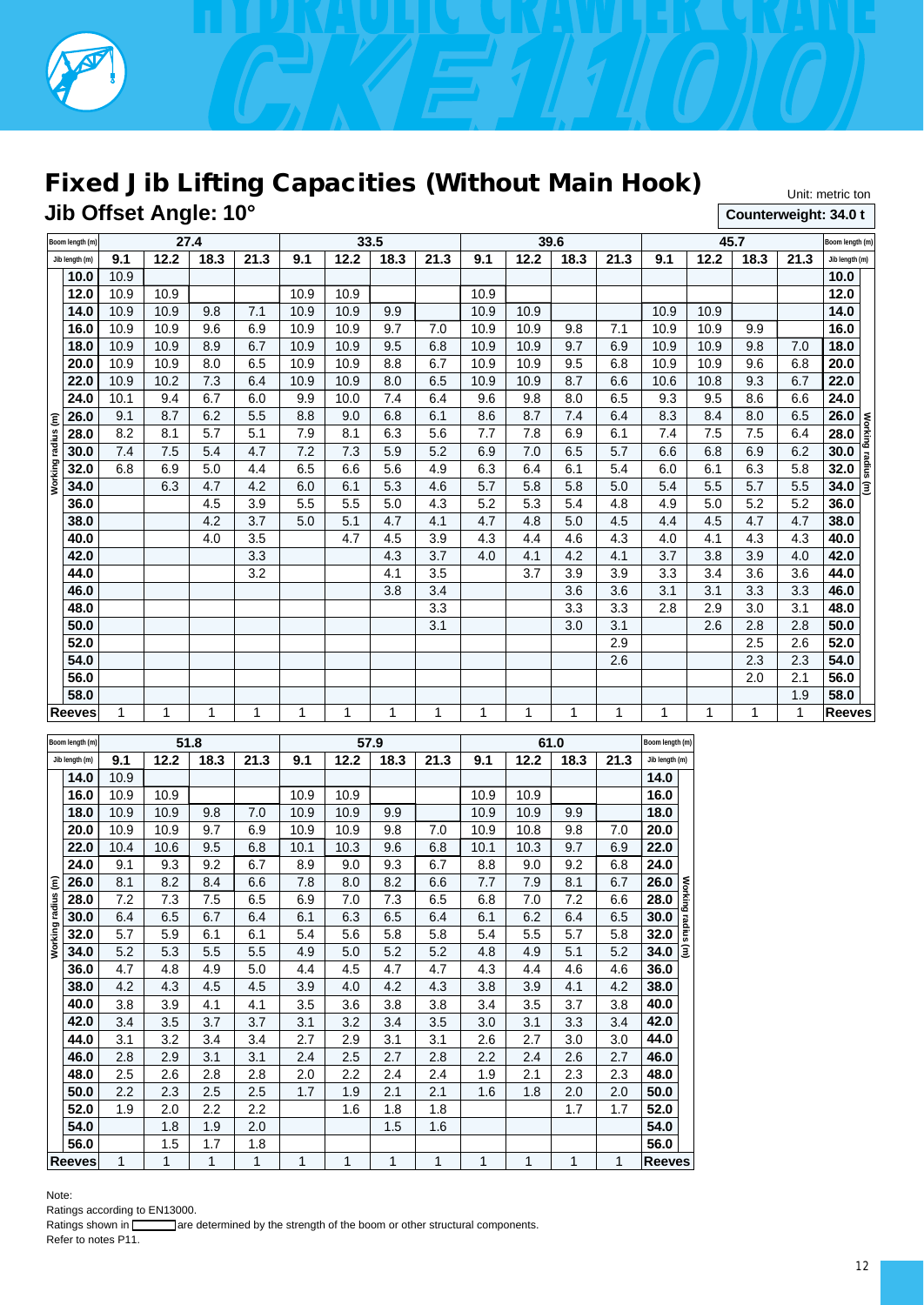# **Jib Offset Angle: 30°**

### Unit: metric ton

### **Counterweight: 34.0 t**

|                    | Boom length (m) | 27.4<br>33.5 |      |      |      |     |      | 39.6        |      |     | Boom length (m) |      |              |     |       |              |      |                |                    |
|--------------------|-----------------|--------------|------|------|------|-----|------|-------------|------|-----|-----------------|------|--------------|-----|-------|--------------|------|----------------|--------------------|
|                    | Jib length (m)  | 9.1          | 12.2 | 18.3 | 21.3 | 9.1 | 12.2 | 18.3        | 21.3 | 9.1 | 12.2            | 18.3 | 21.3         | 9.1 | 12.2  | 18.3         | 21.3 | Jib length (m) |                    |
|                    | 12.0            | 9.5          |      |      |      |     |      |             |      |     |                 |      |              |     |       |              |      | 12.0           |                    |
|                    | 14.0            | 9.5          | 7.0  |      |      | 9.5 |      |             |      | 9.5 |                 |      |              |     |       |              |      | 14.0           |                    |
|                    | 16.0            | 9.5          | 7.0  |      |      | 9.5 | 7.0  |             |      | 9.5 | 7.0             |      |              | 9.5 |       |              |      | 16.0           |                    |
|                    | 18.0            | 9.5          | 7.0  | 4.2  |      | 9.5 | 7.0  |             |      | 9.5 | 7.0             |      |              | 9.5 | 7.0   |              |      | 18.0           |                    |
|                    | 20.0            | 9.5          | 7.0  | 4.2  | 4.2  | 9.5 | 7.0  | 4.2         |      | 9.5 | 7.0             | 4.2  |              | 9.5 | 7.0   |              |      | 20.0           |                    |
|                    | 22.0            | 9.1          | 6.7  | 4.2  | 4.0  | 9.5 | 7.0  | 4.2         | 4.1  | 9.5 | 7.0             | 4.2  | 4.2          | 9.5 | 7.0   | 4.2          |      | 22.0           |                    |
|                    | 24.0            | 8.6          | 6.4  | 4.2  | 3.7  | 9.2 | 6.7  | 4.2         | 3.9  | 9.5 | 7.0             | 4.2  | 4.0          | 9.5 | $7.0$ | 4.2          | 4.1  | 24.0           |                    |
|                    | 26.0            |              | 6.1  | 4.1  | 3.5  | 8.8 | 6.4  | 4.2         | 3.7  | 8.8 | 6.7             | 4.2  | 3.8          | 8.6 | 7.0   | 4.2          | 3.9  | 26.0           |                    |
|                    | 28.0            |              | 5.8  | 3.9  | 3.3  | 8.1 | 6.2  | 4.1         | 3.5  | 7.9 | 6.5             | 4.2  | 3.6          | 7.6 | 6.8   | 4.2          | 3.8  | 28.0           |                    |
|                    | 30.0            |              |      | 3.7  | 3.2  | 7.3 | 6.0  | 3.9         | 3.3  | 7.1 | 6.3             | 4.1  | 3.5          | 6.8 | 6.5   | 4.2          | 3.6  | 30.0           |                    |
| Working radius (m) | 32.0            |              |      | 3.6  | 3.0  |     | 5.8  | 3.8         | 3.2  | 6.4 | 6.1             | 3.9  | 3.3          | 6.1 | 6.3   | 4.1          | 3.5  | 32.0           | Working radius (m) |
|                    | 34.0            |              |      | 3.4  | 2.9  |     |      | 3.6         | 3.1  |     | 5.9             | 3.8  | 3.2          | 5.5 | 5.7   | 3.9          | 3.3  | 34.0           |                    |
|                    | 36.0            |              |      |      | 2.8  |     |      | 3.5         | 3.0  |     | 5.4             | 3.7  | 3.1          | 5.0 | 5.2   | 3.8          | 3.2  | 36.0           |                    |
|                    | 38.0            |              |      |      | 2.7  |     |      | 3.4         | 2.9  |     |                 | 3.5  | 3.0          | 4.6 | 4.7   | 3.7          | 3.1  | 38.0           |                    |
|                    | 40.0            |              |      |      |      |     |      |             | 2.8  |     |                 | 3.4  | 2.9          |     |       | 3.6          | 3.0  | 40.0           |                    |
|                    | 42.0            |              |      |      |      |     |      |             |      |     |                 | 3.4  | 2.8          |     |       | 3.5          | 2.9  | 42.0           |                    |
|                    | 44.0            |              |      |      |      |     |      |             |      |     |                 |      | 2.7          |     |       | 3.4          | 2.8  | 44.0           |                    |
|                    | 46.0            |              |      |      |      |     |      |             |      |     |                 |      |              |     |       |              | 2.8  | 46.0           |                    |
|                    | 48.0            |              |      |      |      |     |      |             |      |     |                 |      |              |     |       |              | 2.7  | 48.0           |                    |
|                    | 50.0            |              |      |      |      |     |      |             |      |     |                 |      |              |     |       |              | 2.6  | 50.0           |                    |
|                    | 52.0            |              |      |      |      |     |      |             |      |     |                 |      |              |     |       |              |      | 52.0           |                    |
|                    | 54.0            |              |      |      |      |     |      |             |      |     |                 |      |              |     |       |              |      | 54.0           |                    |
|                    | 56.0            |              |      |      |      |     |      |             |      |     |                 |      |              |     |       |              |      | 56.0           |                    |
|                    | 58.0            |              |      |      |      |     |      |             |      |     |                 |      |              |     |       |              |      | 58.0           |                    |
|                    | Reeves          | 1            | 1    | 1    | 1    | 1   | 1    | $\mathbf 1$ | 1    | 1   | 1               | 1    | $\mathbf{1}$ | 1   | 1     | $\mathbf{1}$ | 1    | <b>Reeves</b>  |                    |

|                    | Boom length (m) |     |      | 51.8 |      |     |      | 57.9 |      |     | Boom length (m) |      |              |                            |
|--------------------|-----------------|-----|------|------|------|-----|------|------|------|-----|-----------------|------|--------------|----------------------------|
|                    | Jib length (m)  | 9.1 | 12.2 | 18.3 | 21.3 | 9.1 | 12.2 | 18.3 | 21.3 | 9.1 | 12.2            | 18.3 | 21.3         | Jib length (m)             |
|                    | 16.0            | 9.5 |      |      |      |     |      |      |      |     |                 |      |              | 16.0                       |
|                    | 18.0            | 9.5 | 7.0  |      |      | 9.5 |      |      |      | 9.5 |                 |      |              | 18.0                       |
|                    | 20.0            | 9.5 | 7.0  |      |      | 9.5 | 7.0  |      |      | 9.5 | 7.0             |      |              | 20.0                       |
|                    | 22.0            | 9.5 | 7.0  | 4.2  |      | 9.5 | 7.0  |      |      | 9.5 | 7.0             |      |              | 22.0                       |
|                    | 24.0            | 9.5 | 7.0  | 4.2  | 4.2  | 9.3 | 7.0  | 4.2  |      | 9.2 | 7.0             | 4.2  |              | 24.0                       |
|                    | 26.0            | 8.4 | 7.0  | 4.2  | 4.0  | 8.1 | 7.0  | 4.2  | 4.1  | 8.1 | 7.0             | 4.2  | 4.1          | 26.0                       |
|                    | 28.0            | 7.4 | 7.0  | 4.2  | 3.9  | 7.2 | 7.0  | 4.2  | 4.0  | 7.1 | 7.0             | 4.2  | 4.0          | 28.0                       |
| Working radius (m) | 30.0            | 6.7 | 6.8  | 4.2  | 3.7  | 6.4 | 6.6  | 4.2  | 3.8  | 6.3 | 6.6             | 4.2  | 3.8          | Working radius (m)<br>30.0 |
|                    | 32.0            | 6.0 | 6.2  | 4.2  | 3.6  | 5.7 | 5.9  | 4.2  | 3.7  | 5.6 | 5.9             | 4.2  | 3.7          | 32.0                       |
|                    | 34.0            | 5.4 | 5.6  | 4.1  | 3.4  | 5.1 | 5.3  | 4.2  | 3.5  | 5.0 | 5.3             | 4.2  | 3.6          | 34.0                       |
|                    | 36.0            | 4.8 | 5.0  | 3.9  | 3.3  | 4.6 | 4.8  | 4.1  | 3.4  | 4.5 | 4.7             | 4.1  | 3.5          | 36.0                       |
|                    | 38.0            | 4.4 | 4.5  | 3.8  | 3.2  | 4.1 | 4.3  | 3.9  | 3.3  | 4.0 | 4.2             | 4.0  | 3.4          | 38.0                       |
|                    | 40.0            | 3.9 | 4.1  | 3.7  | 3.1  | 3.7 | 3.8  | 3.8  | 3.2  | 3.6 | 3.8             | 3.9  | 3.3          | 40.0                       |
|                    | 42.0            |     | 3.7  | 3.6  | 3.0  | 3.3 | 3.4  | 3.7  | 3.1  | 3.2 | 3.4             | 3.7  | 3.2          | 42.0                       |
|                    | 44.0            |     | 3.4  | 3.5  | 2.9  | 2.9 | 3.1  | 3.4  | 3.0  | 2.8 | 3.0             | 3.3  | 3.1          | 44.0                       |
|                    | 46.0            |     |      | 3.3  | 2.9  |     | 2.7  | 3.0  | 3.0  | 2.4 | 2.6             | 3.0  | 3.0          | 46.0                       |
|                    | 48.0            |     |      | 3.0  | 2.8  |     |      | 2.7  | 2.9  |     | 2.3             | 2.6  | 2.8          | 48.0                       |
|                    | 50.0            |     |      | 2.7  | 2.7  |     |      | 2.4  | 2.5  |     | 2.0             | 2.3  | 2.4          | 50.0                       |
|                    | 52.0            |     |      |      | 2.5  |     |      | 2.1  | 2.2  |     |                 | 2.0  | 2.1          | 52.0                       |
|                    | 54.0            |     |      |      |      |     |      |      | 1.9  |     |                 | 1.7  | 1.8          | 54.0                       |
|                    | 56.0            |     |      |      |      |     |      |      | 1.7  |     |                 |      | 1.6          | 56.0                       |
|                    | <b>Reeves</b>   | 1   | 1    | 1    | 1    | 1   | 1    | 1    | 1    | 1   | 1               | 1    | $\mathbf{1}$ | <b>Reeves</b>              |

Note:

Ratings according to EN13000.

Ratings shown in **Figure 3** are determined by the strength of the boom or other structural components. Refer to notes P11.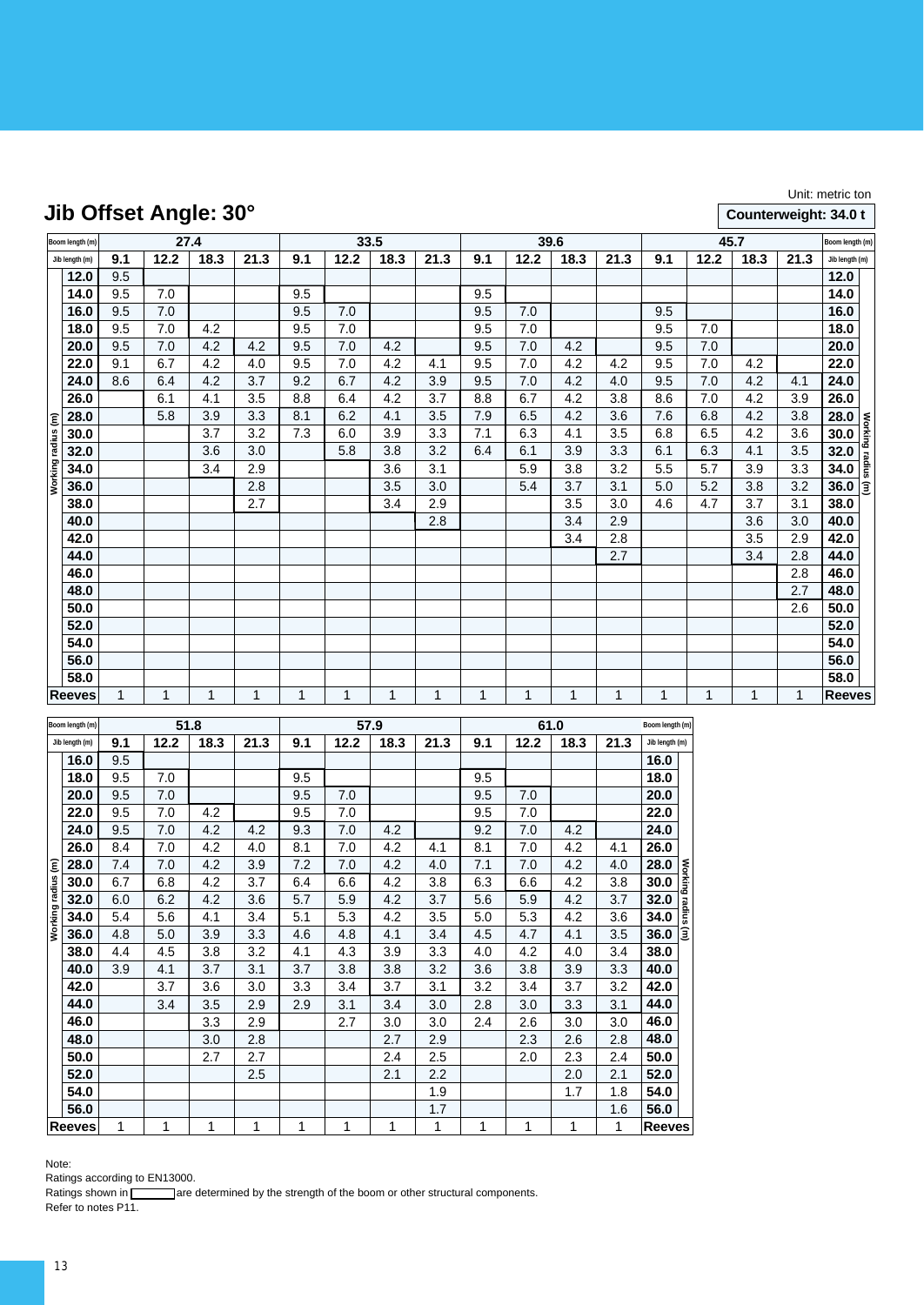# **PARTS AND ATTACHMENTS**

#### Dimensions: mm Weight: kg





| 3.170  | 455   |
|--------|-------|
|        |       |
| 6.220  | 760   |
| 12,310 | 1.360 |
|        |       |

**Counterweight A** 



3,200





1,680





800  $+$   $\sqrt{17}$ 4,810 800

# **Other Attachments**

| <b>Attachments</b>          | Weight                     | Dimensions (L x W x H)          |
|-----------------------------|----------------------------|---------------------------------|
| 12.2 m insert boom with lug | 1,385 kg (with guy cables) | 12,310 mm x 1,675 mm x 1,810 mm |
| 3.0 m insert jib            | 100 kg                     | 3,115 mm x 800 mm x 800 mm      |
| 6.1 m insert jib            | 180 kg                     | 6,160 mm x 800 mm x 800 mm      |
| Jib strut                   | 250 kg                     | 3,620 mm x 835 mm x 615 mm      |
| Upper spreader              | 300 kg                     | 1.780 mm x 305 mm x 800 mm      |
| Lower spreader              | 200 kg                     | 905 mm x 255 mm x 710 mm        |
| 110-ton hook block          | 1,700 kg                   | 710 mm x 700 mm x 1,930 mm      |
| 70-ton hook block           | 900 kg                     | 385 mm x 700 mm x 1,820 mm      |
| 35-ton hook block           | 700 kg                     | 470 mm x 700 mm x 1,575 mm      |
| 11-ton ball hook            | 450 kg                     | 380 mm dia. x 1,200 mm          |

Note: Estimated weights may vary ± 2%.